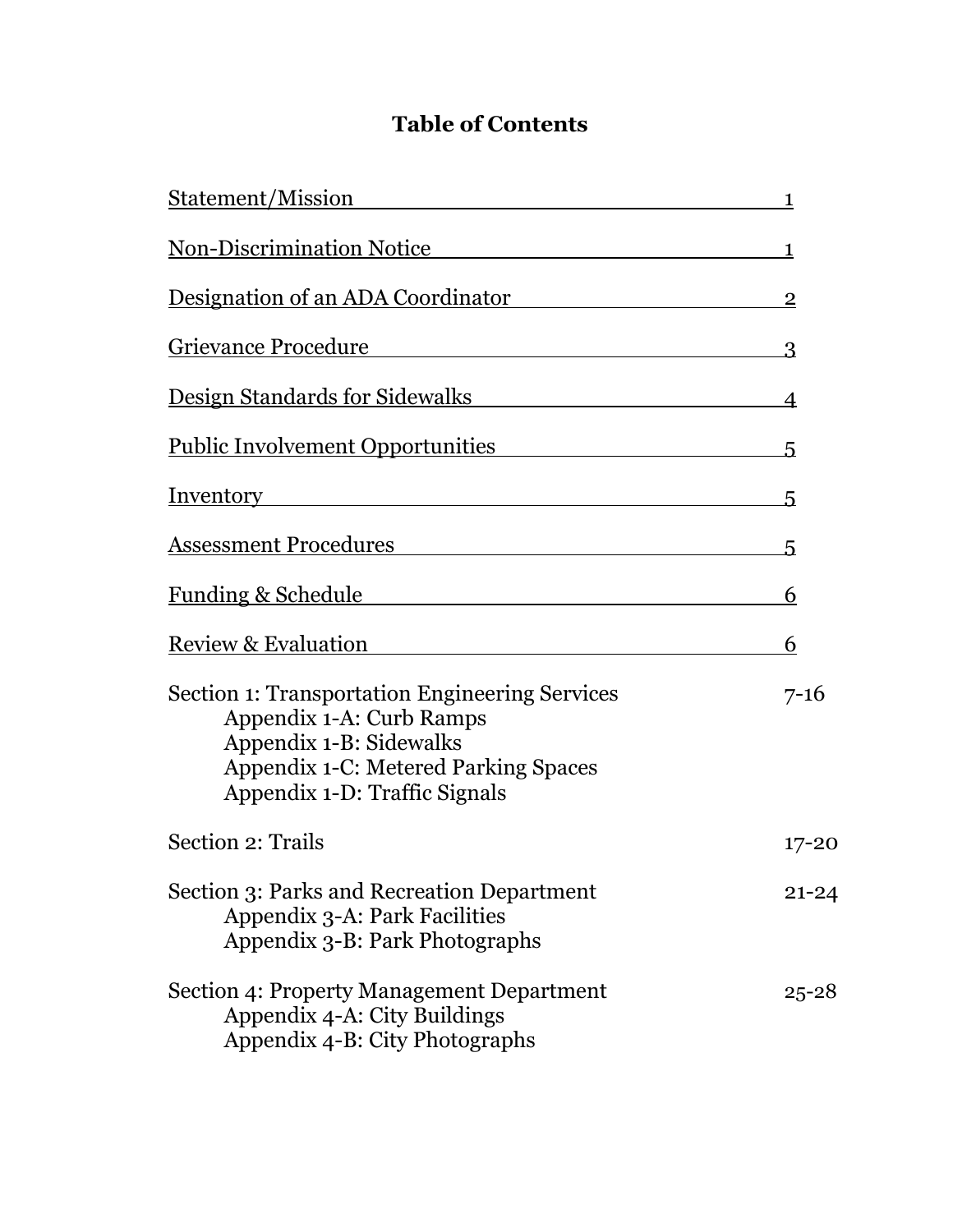Section 5: Citilink: Bus Stops 29-35

Exhibit 5-A: Citilink Bus Stop Inventory Exhibit 5-B: Map of Citilink Routes & Sidewalks Exhibit 5-C: Map of Bus Stops & Shelters Exhibit 5-D: United Media Group Bus Hut List Exhibit 5-E: Bus Stop Deficiency Report Form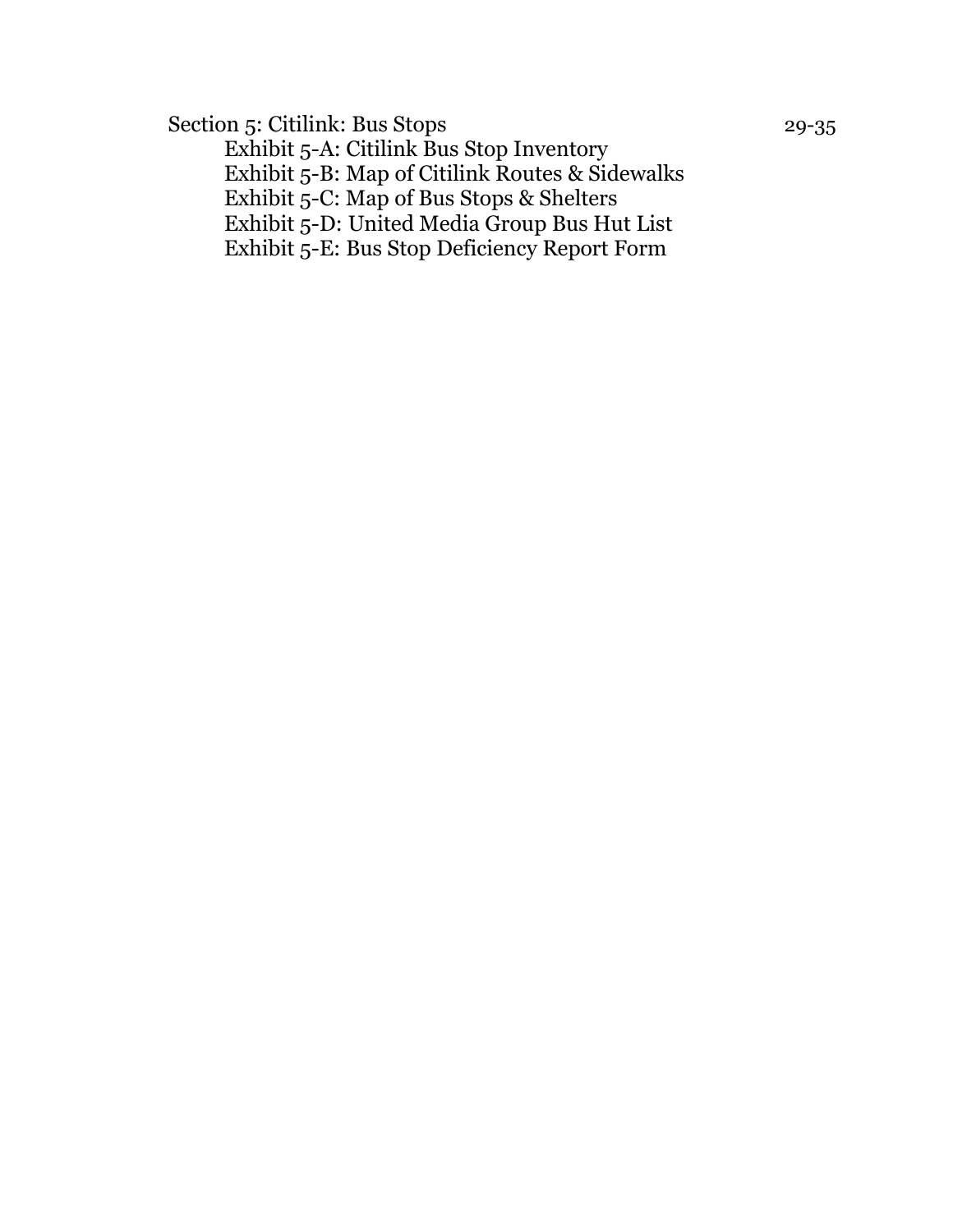#### **Statement/Mission**

In 1990, the Federal Government enacted the Americans with Disabilities Act ("ADA"). The City of Fort Wayne, Indiana recognizes its legal obligation to comply with Title II of the ADA and hereby establishes a transition plan to ensure compliance of this federal law, rules and regulations. Therefore the City of Fort Wayne will identify barriers that exist and state how and when the barriers are to be removed by providing a means to address complaints of discrimination, by encouraging public input to assess, address and meet access needs, and by establishing periodic reviews of the plan to monitor progress and compliance. The purpose of the Plan is to ensure that the citizens of Fort Wayne are provided full access to the City of Fort Wayne programs, services and activities in a timely manner. The City of Fort Wayne elected officials and staff believe the ability to accommodate disabled persons is essential to good customer service, the quality of life of Fort Wayne residents seek to enjoy and to effective governance. Title II of the ADA requires that each of the City of Fort Wayne services, programs and activities, when viewed in their entirety, be readily accessible and usable by individuals with disabilities.

#### **Non-Discrimination Notice**

In accordance with the requirements of Title II of the Americans with Disabilities Act of 1990 ("ADA"), the City of Fort Wayne will not discriminate against qualified individuals with disabilities on the basis of disability in its services, programs, or activities.

**Employment:** the City of Fort Wayne does not discriminate on the basis of disability in its hiring or employment practices and complies with all regulations promulgated by the U.S. Equal Employment Opportunity Commission under Title I of the ADA.

**Effective Communication:** the City of Fort Wayne will generally, upon request, provide appropriate aids and services leading to effective communication for qualified persons with disabilities so they can participate equally in the City of Fort Wayne programs, services, and activities, including qualified sign language interpreters, documents in Braille, and other ways of making information and communications accessible to people who have speech, hearing, or vision impairments.

**Modifications to Policies and Procedures:** the City of Fort Wayne will make all reasonable modifications to policies and programs to ensure that people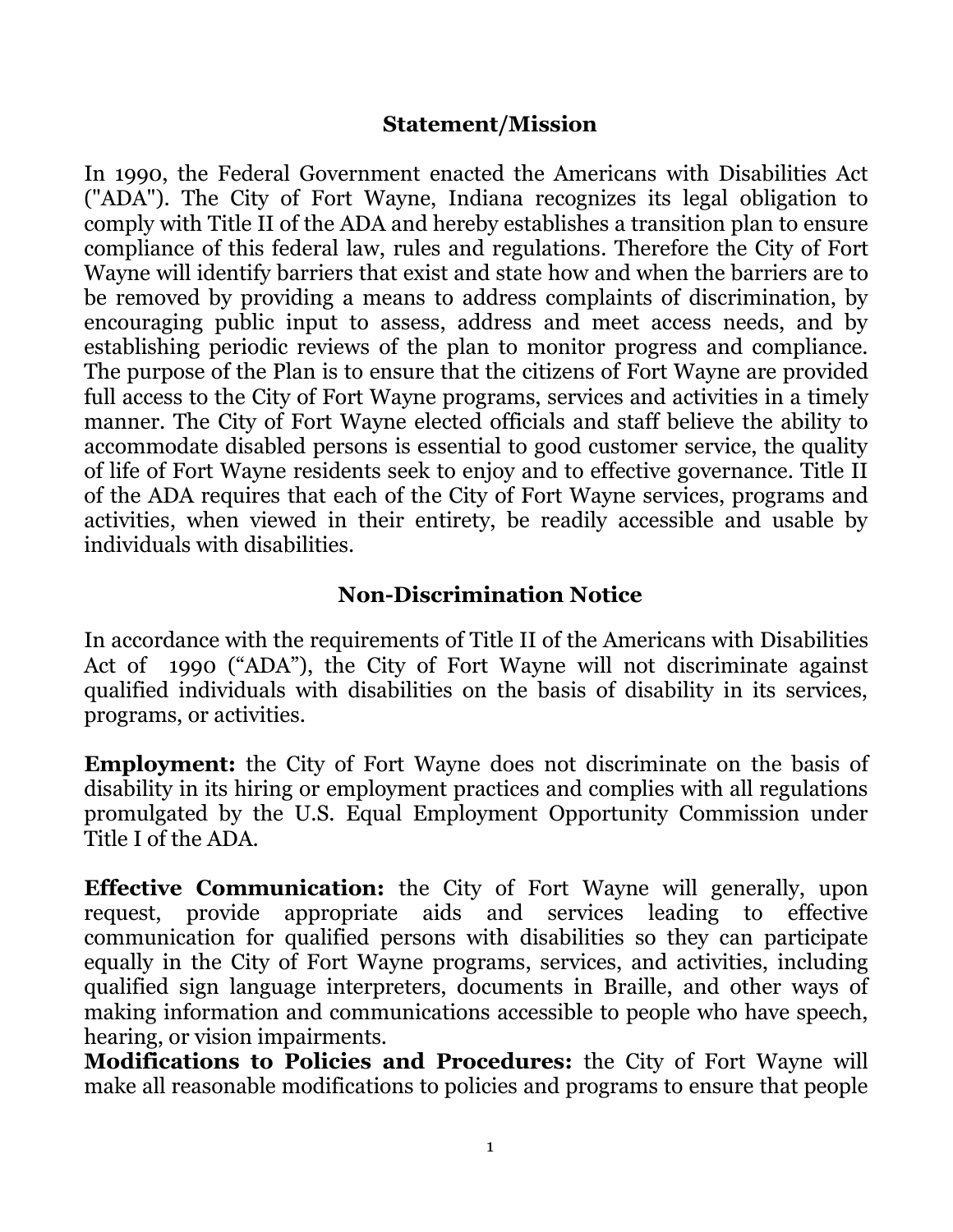with disabilities have an equal opportunity to enjoy all of its programs, services and activities. For example, individuals with service animals are welcome in the City of Fort Wayne offices, even where pets are generally prohibited.

Anyone who requires an auxiliary aid or service for effective communication, or a modification of policies or procedures to participate in a program, service, or activity of the City of Fort Wayne, should contact the of Heather Van Wagner, the ADA Coordinator as soon as possible but no later than 48 hours before the scheduled event.

The ADA does not require the City of Fort Wayne to take any action that would fundamentally alter the nature of its programs or services, or impose an undue financial or administrative burden.

Complaints that a program, service, or activity of the City of Fort Wayne is not accessible to persons with disabilities should be directed to Heather Van Wagner, ADA Coordinator.

The City of Fort Wayne will not place a surcharge on a particular individual with a disability or any group of individuals with disabilities to cover the cost of providing auxiliary aids/services or reasonable modifications of policy, such as retrieving items from locations that are open to the public but are not accessible to persons who use wheelchairs.

## **Designation of an ADA Coordinator**

On June 29, 2018 Mayor Thomas Henry appointed Heather Van Wagner as the American Disability Act Coordinator for the City of Fort Wayne.

Heather Van Wagner holds such position concurrently with her appointment as the Director of Risk Management and is responsible for overseeing compliance with the ADA.

Heather Van Wagner ADA Coordinator and Director of Risk Management Citizens Square 200 East Berry Street, Suite 470 Fort Wayne, IN 46805 260-427-1176 [Heather.VanWagner@cityoffortwayne.org](mailto:Heather.VanWagner@cityoffortwayne.org)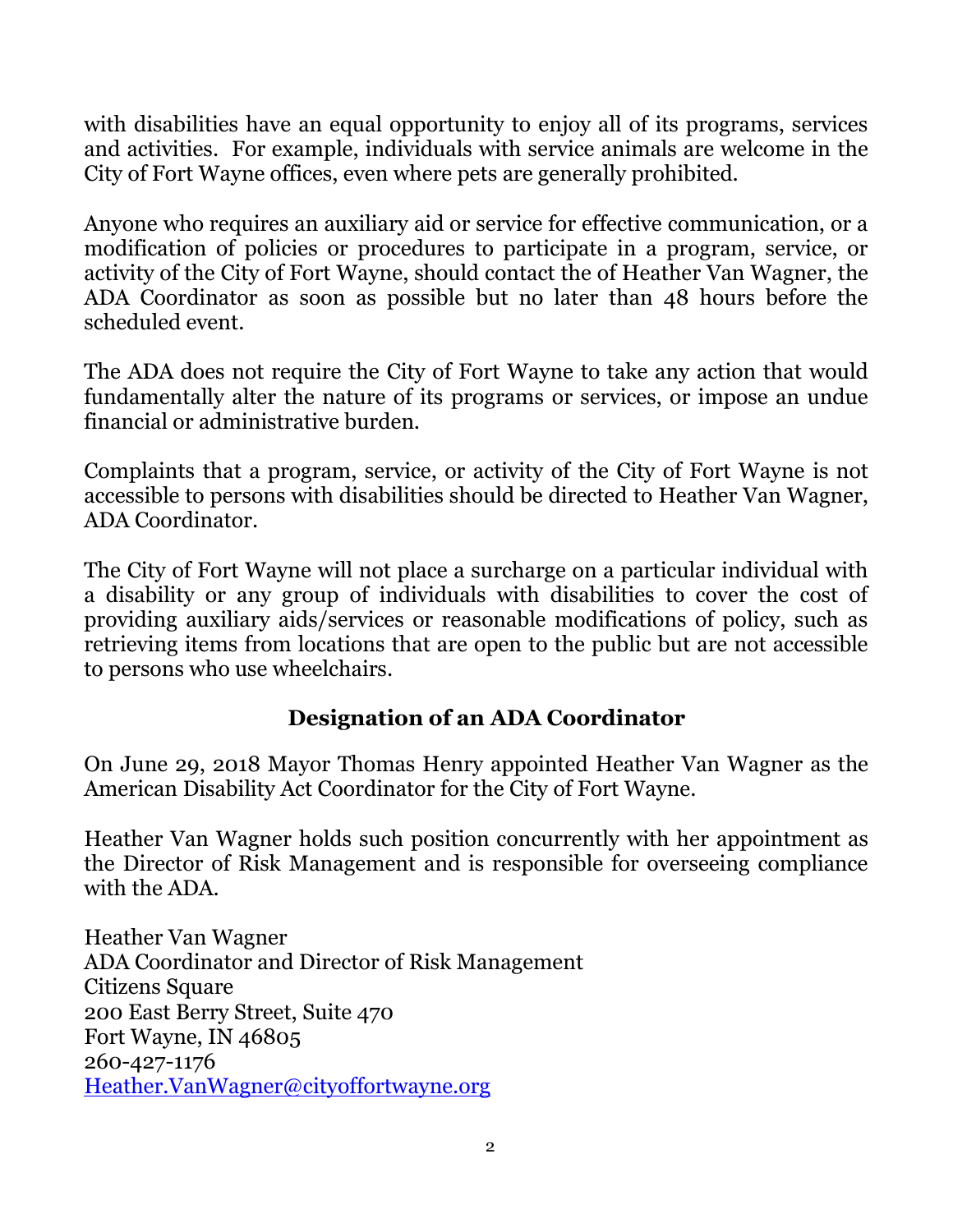#### **The City of Fort Wayne, Indiana Grievance Procedure under The Americans with Disabilities Act**

This Grievance Procedure is established to meet the requirements of the Americans with Disabilities Act of 1990 ("ADA"). It may be used by anyone who wishes to file a complaint alleging discrimination on the basis of disability in the provision of services, activities, programs, or benefits by the City of Fort Wayne. The City of Fort Wayne Personnel Policy governs employment-related complaints of disability discrimination.

The complaint should be in writing and contain information about the alleged discrimination such as name, address, phone number of complainant and location, date, and description of the problem. Alternative means of filing complaints, such as personal interviews or a tape recording of the complaint, will be made available for persons with disabilities upon request.

The complaint should be submitted by the grievant and/or his/her designee as soon as possible but no later than 60 calendar days after the alleged violation to:

Heather Van Wagner ADA Coordinator and Director of Risk Management Citizens Square 200 East Berry Street, Suite 470 Fort Wayne, IN 46805 260-427-1176 [Heather.VanWagner@cityoffortwayne.org](mailto:Heather.VanWagner@cityoffortwayne.org)

Heather Van Wagner or the appropriate departmental designee will, in a timely manner, respond in writing, and where appropriate, in a format accessible to the complainant, such as large print or audio tape. The response will explain the position of the City of Fort Wayne and offer options for substantive resolution of the complaint.

If the response by Heather Van Wagner or her designee does not satisfactorily resolve the issue, the complainant and/or his/her designee may appeal the decision within 15 calendar days after receipt of the response to Carol Helton, City Attorney or her designee.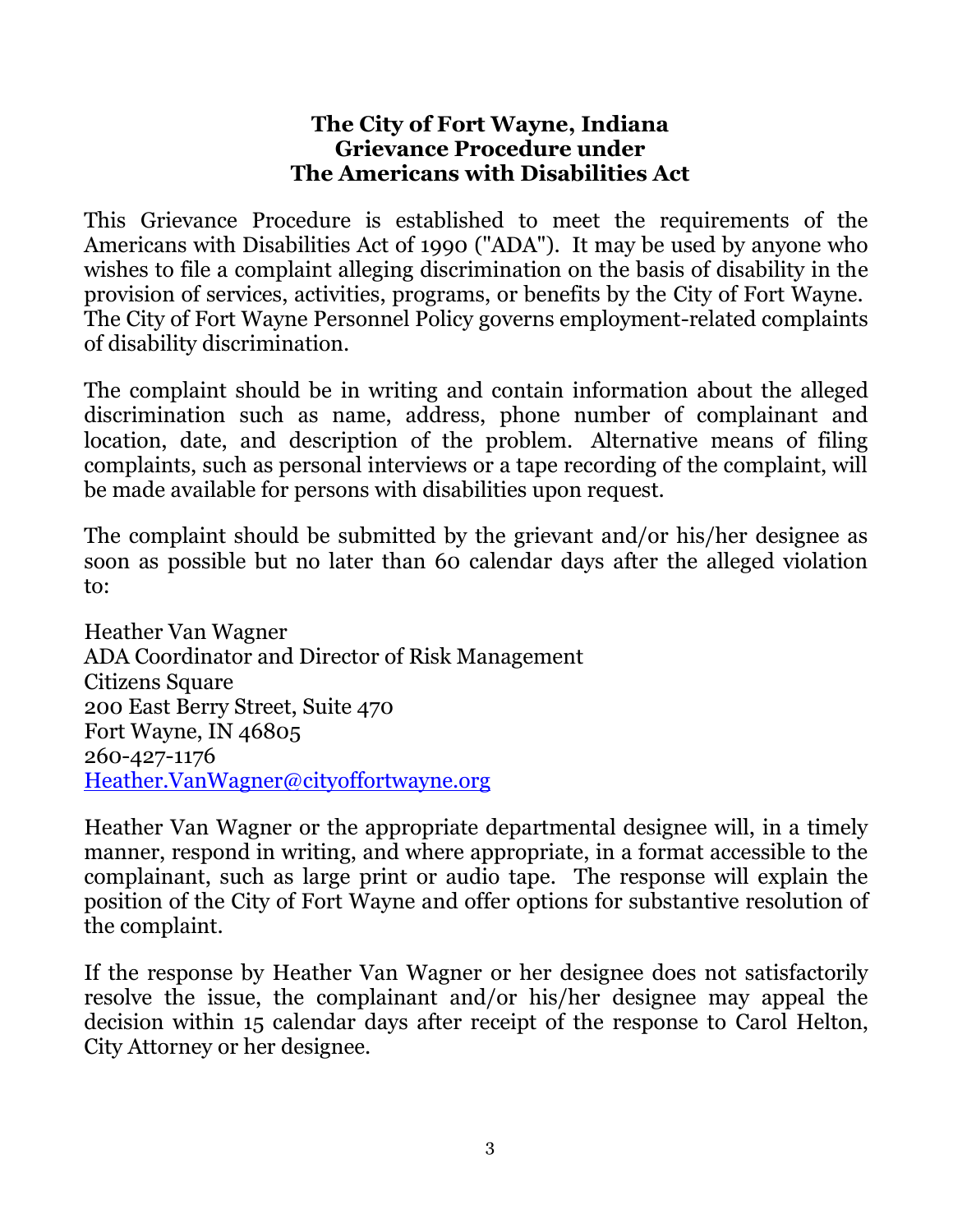Within 15 calendar days after receipt of the appeal, the Carol Helton, City Attorney or her designee will respond in writing, and, where appropriate, in a format accessible to the complainant, with a final resolution of the complaint.

All written complaints received by Heather Van Wagner or her designee, appeals to the City Attorney or her designee, and responses from these two offices will be retained by the City of Fort Wayne Risk Management Department.

## **Design Standards-Sidewalks**

*Sidewalks:* Sidewalk curbs constructed as part of planned development, sidewalk curbs replaced by or for the City of Fort Wayne, or sidewalk curbs replaced by or for a property owner through the City of Fort Wayne match funding program shall be constructed in accordance with the PROWAG (Proposed Accessibility Guidelines for Pedestrian Facilities in the Public Rightof-Way) regulations and standards.

*Buildings:* Any City of Fort Wayne owned buildings that are constructed, remodeled or updated shall be constructed in accordance with the most current ADAAG (Accessibility Guidelines for Buildings and Facilities) regulations and standards.

## **Public Involvement Opportunities**

The general public is encouraged to participate in identifying needs or barriers to accessibility. This may be done by contacting the ADA Coordinator.

Heather Van Wagner ADA Coordinator and Director of Risk Management Citizens Square 200 East Berry Street, Suite 470 Fort Wayne, IN 46805 260-427-1176 [Heather.VanWagner@cityoffortwayne.org](mailto:Heather.VanWagner@cityoffortwayne.org)

A draft of the City of Fort Wayne Transition Plan is available on the website for public comment. The Transition Plan will also be available in the following City of Fort Wayne office for viewing, Human Resources. Anyone that would like to comment on the Transition Plan can submit their comments in this office, on the website or can contact the ADA Coordinator.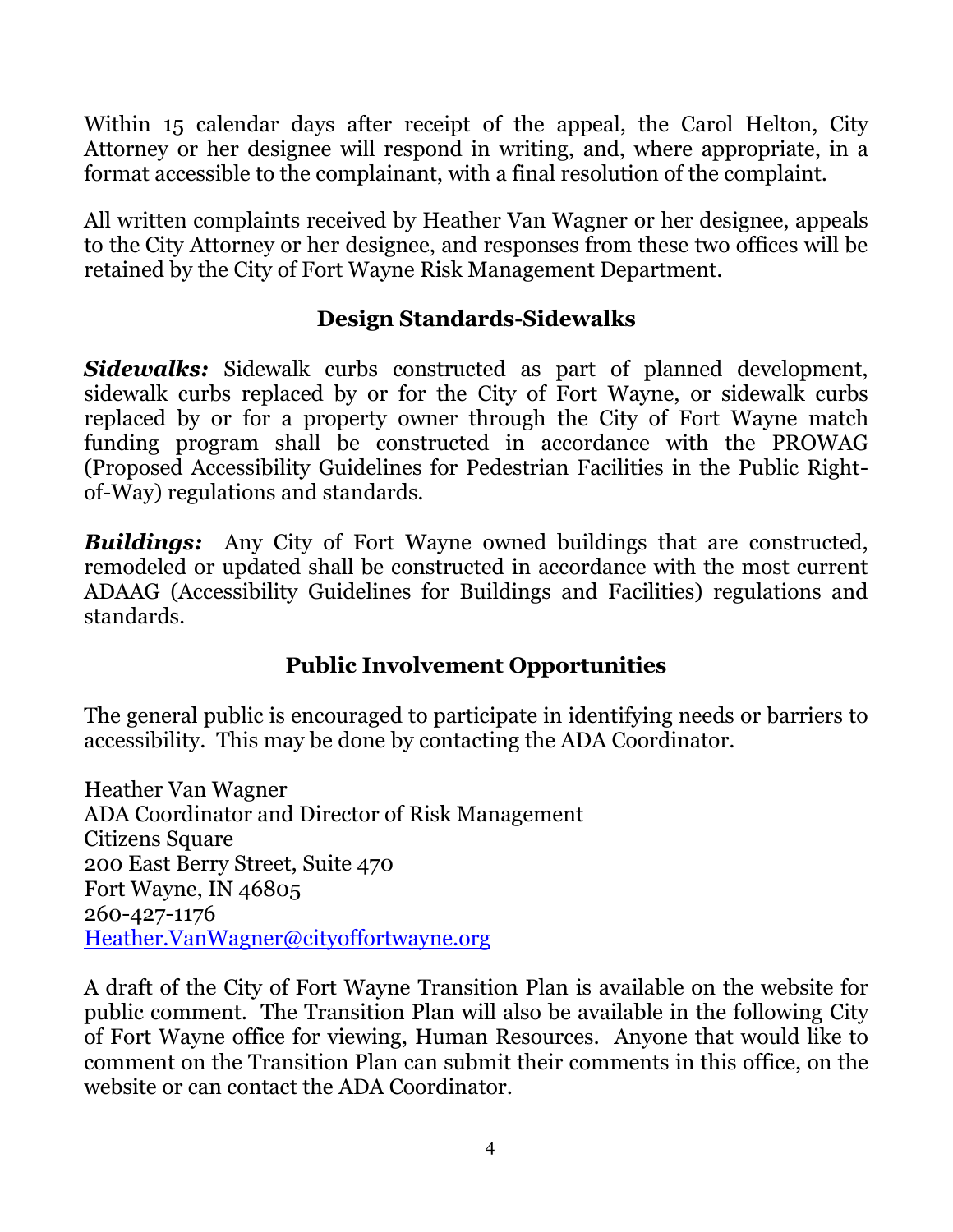After the City of Fort Wayne Transition Plan has been adopted it will be posted on the City of Fort Wayne website. It will also be available in the following City of Fort Wayne office for viewing, Human Resources.

#### **Inventory**

The City of Fort Wayne has divided the collection of inventory among different departments. Below is the list of coordinators for the departments for the City of Fort Wayne.

| <b>City Coordinators</b>                                   | <b>Name</b>           | Phone #      | Email                                 |
|------------------------------------------------------------|-----------------------|--------------|---------------------------------------|
| <b>ADA</b> Coordinator                                     | Heather Van Wagner    | 260-427-1176 | heather.vanwagner@cityoffortwayne.org |
| Traffic Engineer/Metered Parking<br>Spaces/Traffic Signals | Kyle Winling          | 260-427-2781 | kyle.winling@cityoffortwayne.org      |
| Transportation Engineer/Curb<br>Ramps/Sidewalks            | Matt Gray             | 260-427-1136 | matt.gray@cityoffortwayne.org         |
| Greenway Mgr/trails                                        | Dawn Ritchie          | 260-427-6002 | dawn.ritchie@cityoffortwayne.org      |
| Parks Department                                           | Steve Schuhmacher     | 260-427-6401 | steve.schumacher@cityoffortwayne.org  |
| City Buildings                                             | <b>Barry Marquart</b> | 260-427-1457 | barry.marquart@cityoffortwayne.org    |
| City Buildings/City Utilities Engineering                  | Eric Ruppert          | 260-427-2148 | Eric.ruppert@cityoffortwayne.org      |
| Transit/Citilink                                           | Ashley Pino           | 260-432-7368 | ajp@fwcitilink.com                    |

Please see the appendices for the inventory/assessment of each department.

## **Funding & Scheduling**

The City of Fort Wayne will use multiple funding sources to repair, modify or reconstruct sidewalk and ramps and to modify or reconstruct buildings to meet current ADAAG and PROWAG standards. Each department responsible for sidewalk, ramps, trails and/or buildings is included in the appendices. Each department states their funding source and the amount of money that will be spent each year to become ADA compliant.

#### **Review & Evaluation**

In January of each year the Mayor will meet with the ADA Coordinator to review the City of Fort Wayne's efforts put forth the previous year to comply with the ADA and the implementation of the Transition Plan. At this time an update to the Transition Plan will be done. This shall include any adjustment to the number of sidewalks and ramps that are non-compliant, any changes to funding sources and changes to the schedule, if needed. The Mayor and ADA Coordinator shall review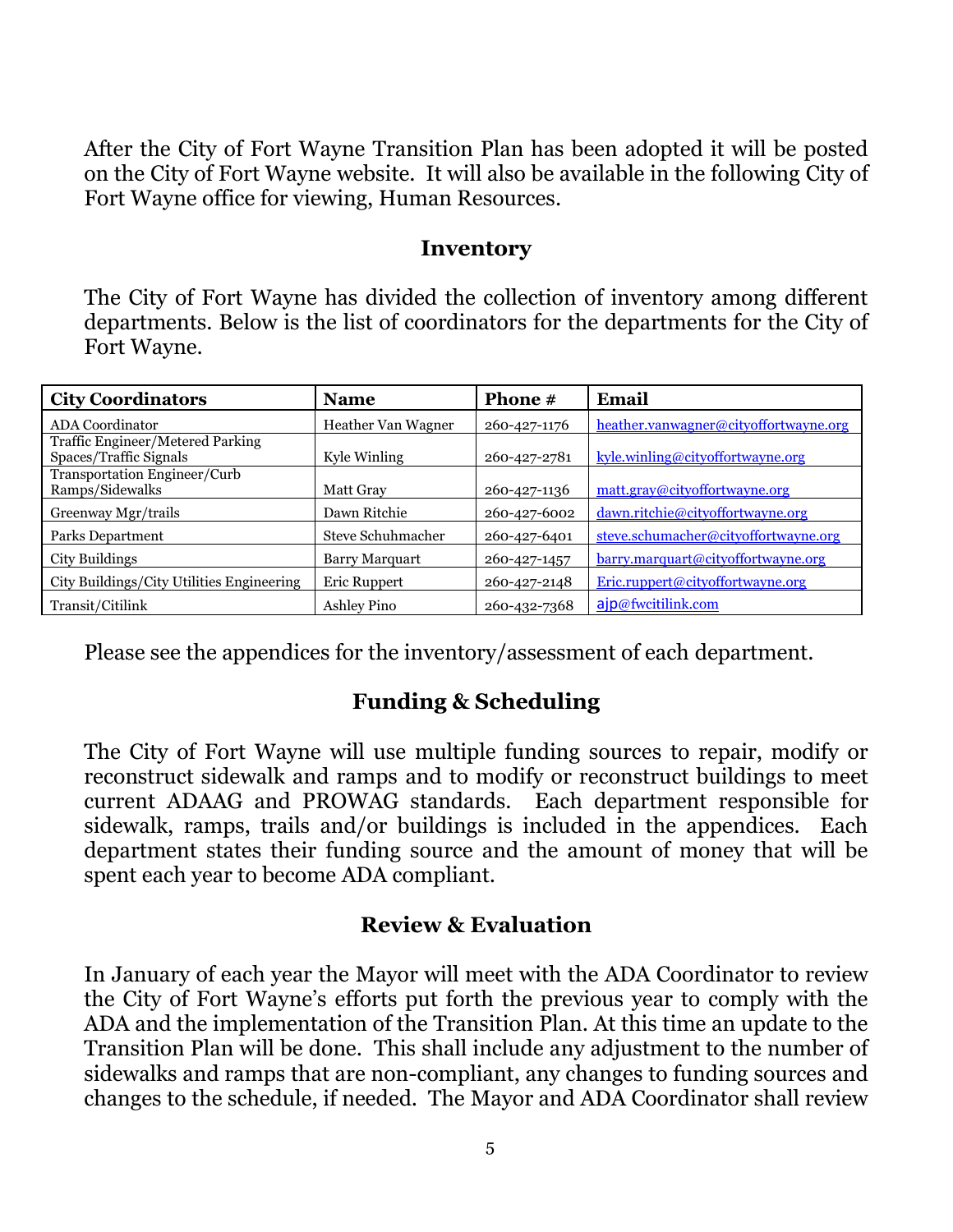the prioritization of repairs, modifications or replacement of sidewalks and curbs for the upcoming year. At this time they will also determine the number of sidewalks and curbs that can be brought into compliance with ADA standards (if different than previously stated in Transition Plan).

The review and evaluation will continue each January until all sidewalks and ramps are ADA compliant and the Transition Plan is completed.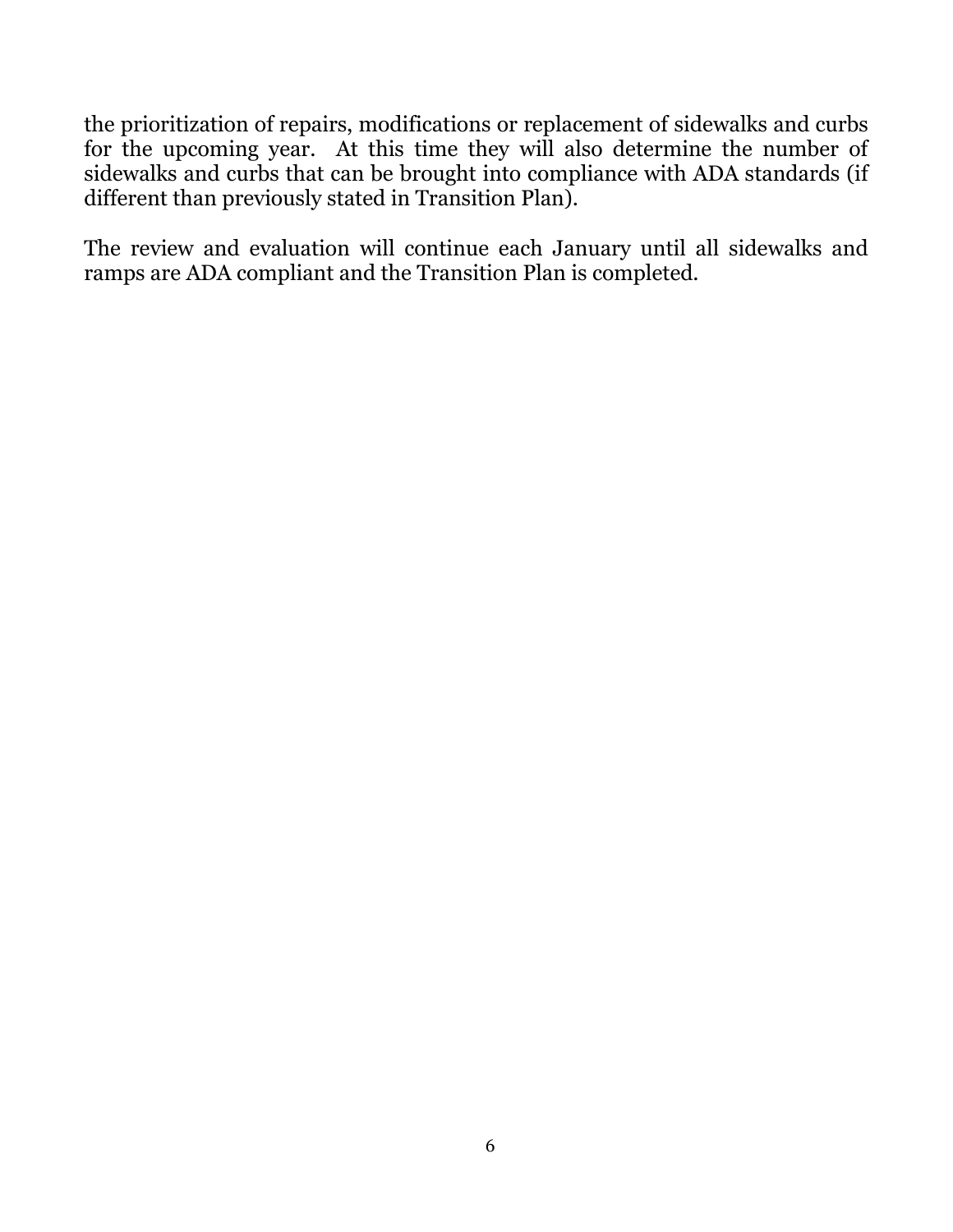## **Section 1**

## **Sidewalks, Curb Ramps, Street Parking, and Traffic Signals**

### **Transportation Engineering Services & Traffic Engineering Departments**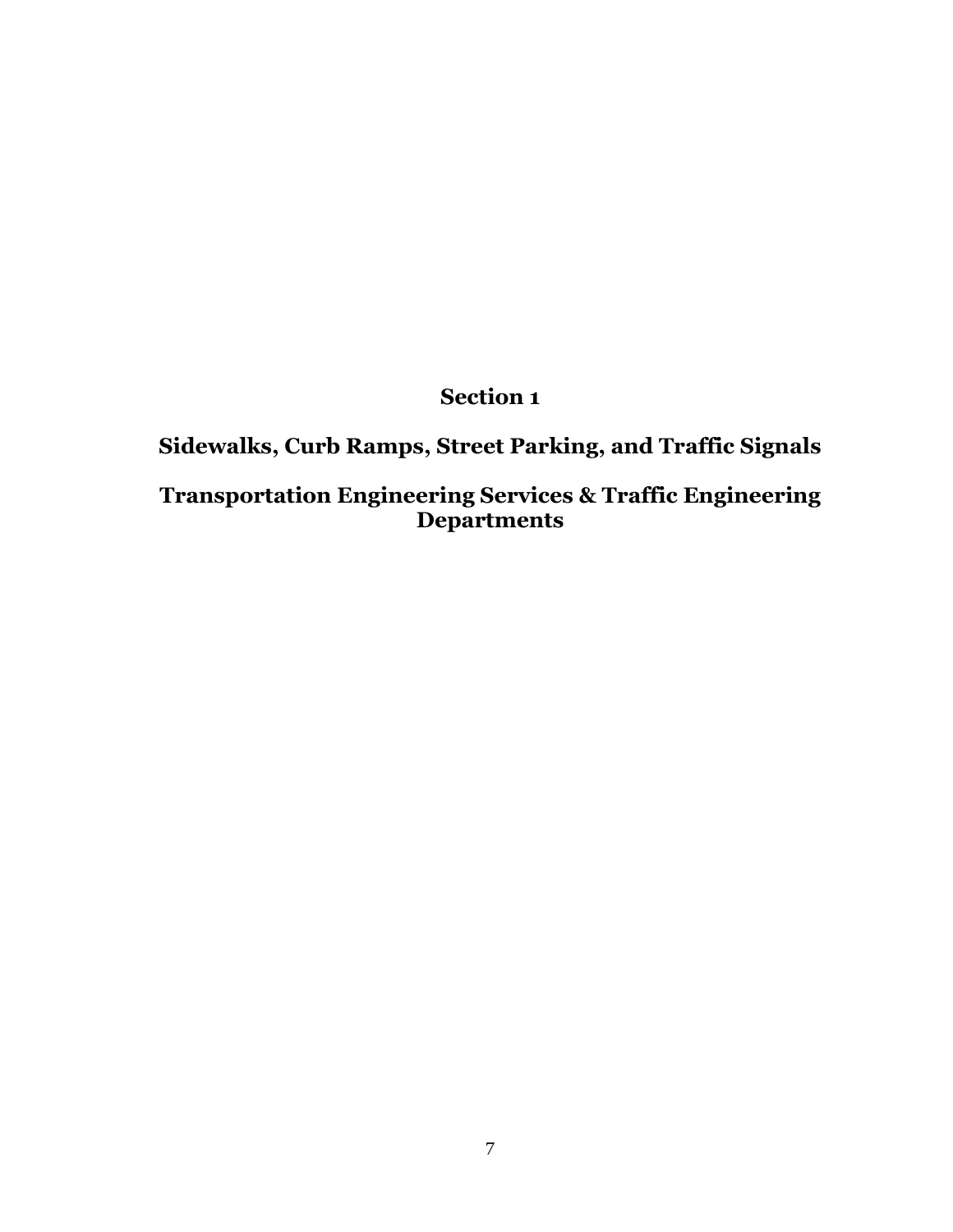#### **Transportation Engineering Services & Traffic Engineering Departments**

The Transportation Engineering Services Department and the Right of Way Department of the City of Fort Wayne are responsible for maintaining the following features that will require PROWAG compliance:

- Curb ramps
- Sidewalk

The Traffic Engineering Department of the City of Fort Wayne is responsible for maintaining the following features that will require PROWAG compliance:

- On street parking spaces (metered and unmetered)
- Traffic signals with pedestrian indications

The Transportation Engineering Services Department and the Right of Way Department will strive to ensure that all pedestrian facilities as identified above are accessible by all users with disabilities. The Departments will also promptly investigate any formal grievance filed according to the grievance procedures established by the City of Fort Wayne.

The Transportation Engineering Services Department and the Right of Way Department have prepared a Transition Plan that outlines the necessary steps to be fully compliant with the requirements of the Public Rights-of-Way Accessibility Guidelines (PROWAG) as well as Title II of the Americans with Disability Act Accessibility Guidelines (ADAAG). Evaluations of these facilities are being performed as described in the following.

### **Curb Ramps**

#### *Description*

In developing the transition plan for curb ramps, The Transportation Engineering Services Department and the Right of Way Department have taken a number of considerations into account. First, the plan recognizes the ADA provision that any curb ramp replacement/modification schedule give "priority to walkways servicing entities covered by the Act, including Federal, State and Local government offices and facilities, public transportation facilities, places of public accommodation, and employers, followed by walkways serving other areas". Second, the plan reflects the requirements that the City install all needed curb ramps on all streets when they are resurfaced or other roadway improvements are made. Third, the plan reflects the City's efforts to install curb ramps in a coordinated manner as expeditiously as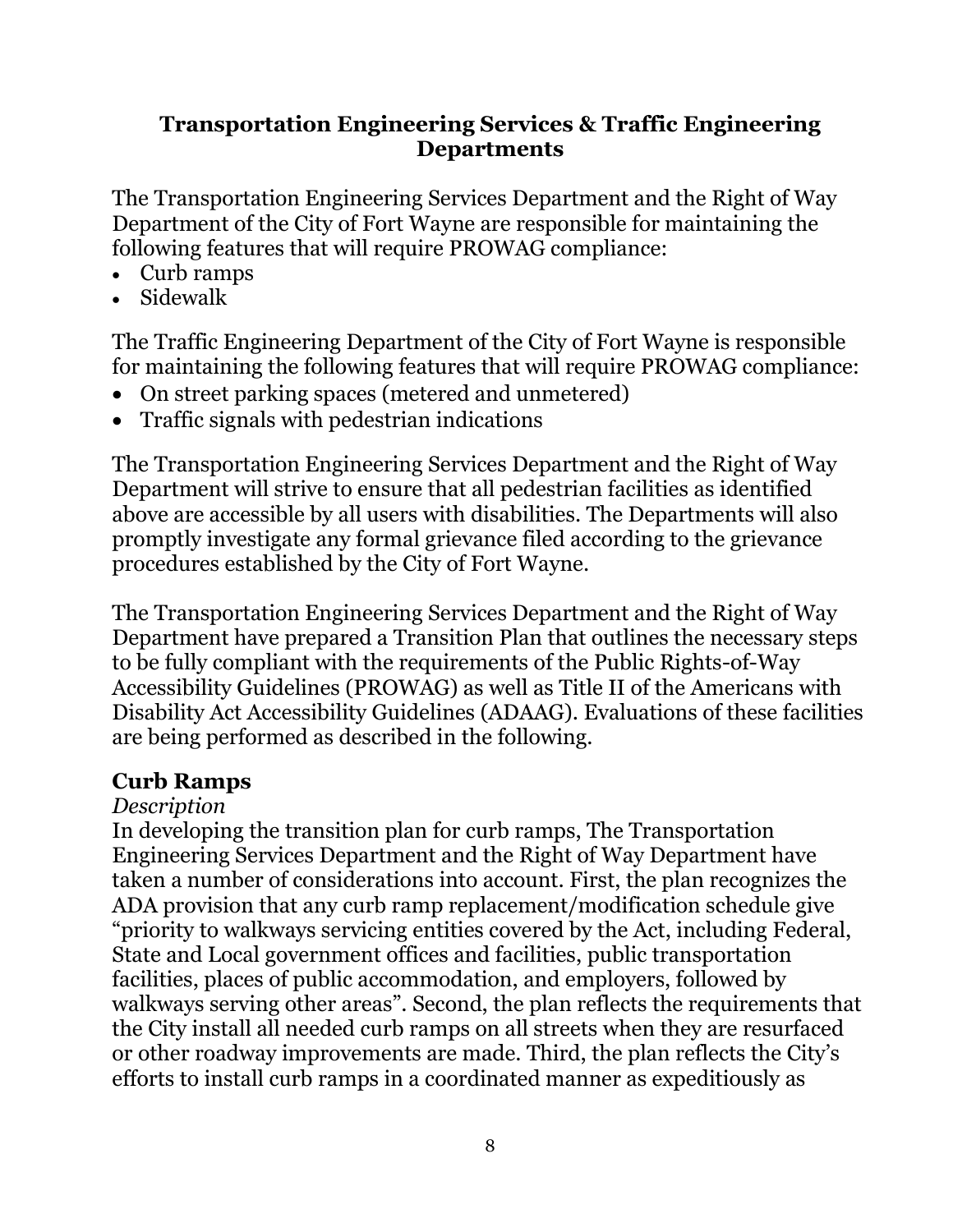possible at all locations where public sidewalks cross curbs at street intersections.

The conditions of the curb ramps may be graded as follows to determine when curb ramps need updated:

A - Curb ramp meets all PROWAG standards;

B - Curb ramp exists however the detectable warning surface (DWS) is missing and/or color contrast is not provided. All slopes meet PROWAG standards; C - Curb ramp exists with or without (DWS) but slopes do not meet PROWAG standards;

D - Curb ramp exists with or without DWS, slopes do not meet PROWAG standards and other obstructions exist that create tripping hazards; F - No curb ramp exists.

### *Current Status*

The statistics noted below are based on the best information available as of February 11th, 2022. However, the data on the actual condition of every City intersection is not yet complete and locations of entities covered by the Act may and do change. Accordingly, as additional information becomes available, the City will update the data to reflect the most current information.

The City of Fort Wayne contains approximately 4,467 street intersections with public sidewalks. Of these approximately 215 intersections (about 5%) are along State routes. Between calendar years 1992 and 2021, the City curb ramped all corners at approximately 2956 intersections. At the end of calendar year 2021, the City calculated that approximately 1511 intersections remained to be curb ramped.

### *Time Frame*

The City plans to spend approximately \$500,000 per year exclusively on curb ramp installations. Under current cost estimates, this will allow the City to curb ramp approximately 230 ramps per year for exclusive curb ramp installations. These do not include curb Ramps that will be improved as part of roadway projects. Based on the above, the time frame for full compliance would be approximately XX years.

### *Specifications*

Curb ramps installed by the City will be in accordance with City of Fort Wayne Transportation Engineering standards, except where site infeasibility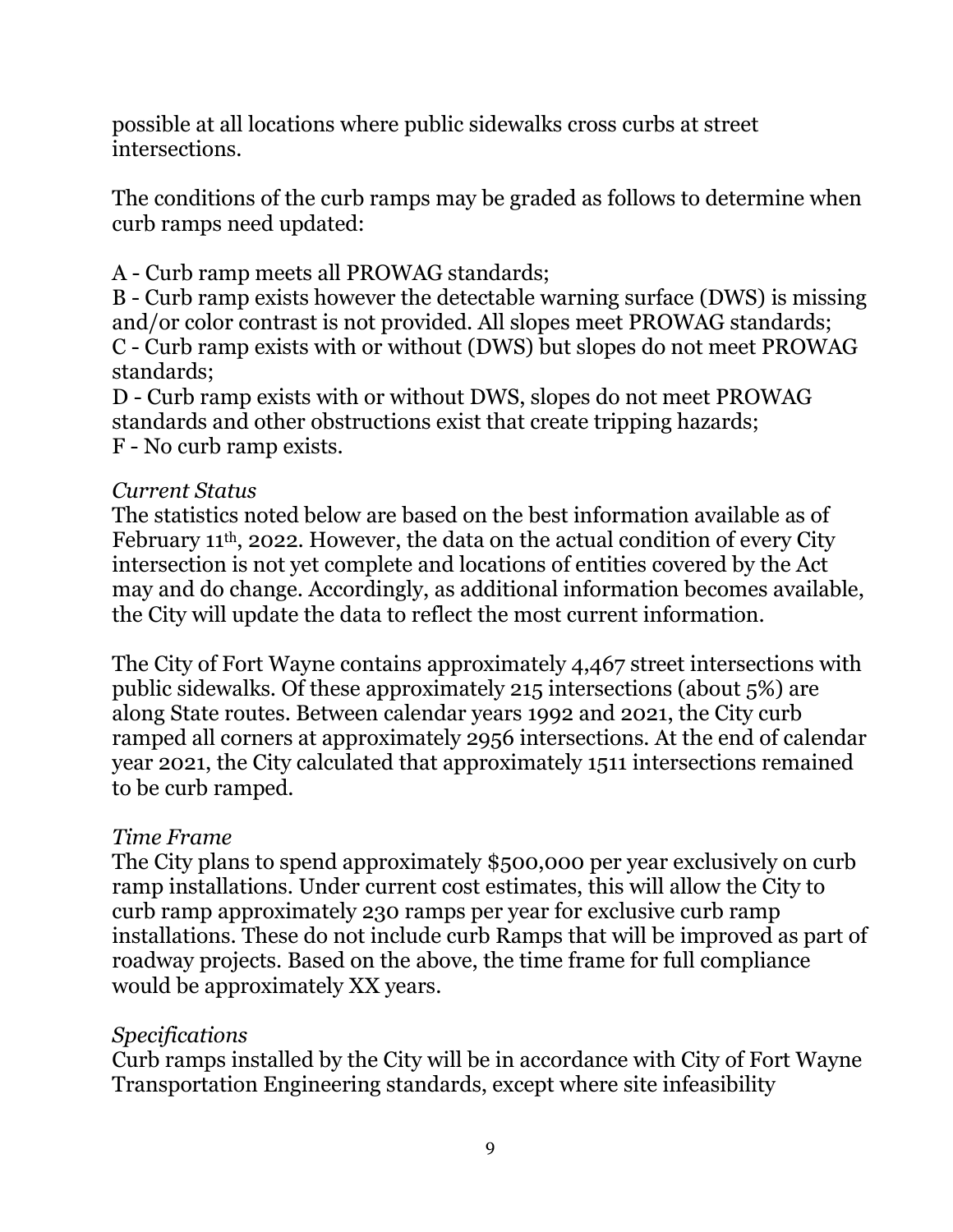precludes the application of these standards defined under PROWAG or not feasible within safe engineering practice. Contracts with private contractors for the installation of public sidewalk curb ramps will specify that the work shall be done in accordance with such standards and PROWAG Section R407. The City of Fort Wayne's Street Engineering Standards for curb ramps is in compliance with PROWAG requirements.

#### *Priorities*

In accordance with the provisions of the ADA Title II and the Department of Justice implementing regulations at 28 CFR Section 35.150(D)(2), the City has sought to install curb ramps at priority locations specified by the Act including State and Local government offices and facilities, transportation, places of public accommodation, and employers. The City has prioritized intersection curb ramps in each of the designated six Council Districts and the Central business District by first scheduling those adjacent to Government facilities with public programs and services, next scheduling those adjacent to public and known private schools, and then considering those known impaired mobility residences along accessible bus routes. The City has also prioritized corners at intersections where known utility work has altered the area. Further, the City has responded and continues to respond to individual requests through the Board of Public Works Petition program and Neighborhood Capital Improvement Survey. The City continues to increase funding in this area and will also continue to construct curb ramps on all street resurfacing projects, where needed, and street/sidewalk reconstruction projects. (not routine maintenance projects, i.e. pot hole filling, patching, spot repair).

#### *Contact*

Matthew Gray, Manager of Transportation Engineering Services or Nick Jarrell, Manager of Right of Way Citizens Square 200 East Berry Street, Suite 210 Fort Wayne, IN 46802 Phone: (260) 427-1172 Email: [Matt.Gray@cityoffortwayne.org](mailto:Matt.Gray@cityoffortwayne.org) Email: [Nick.Jarrell@cityoffortwayne.org](mailto:Nick.Jarrell@cityoffortwayne.org)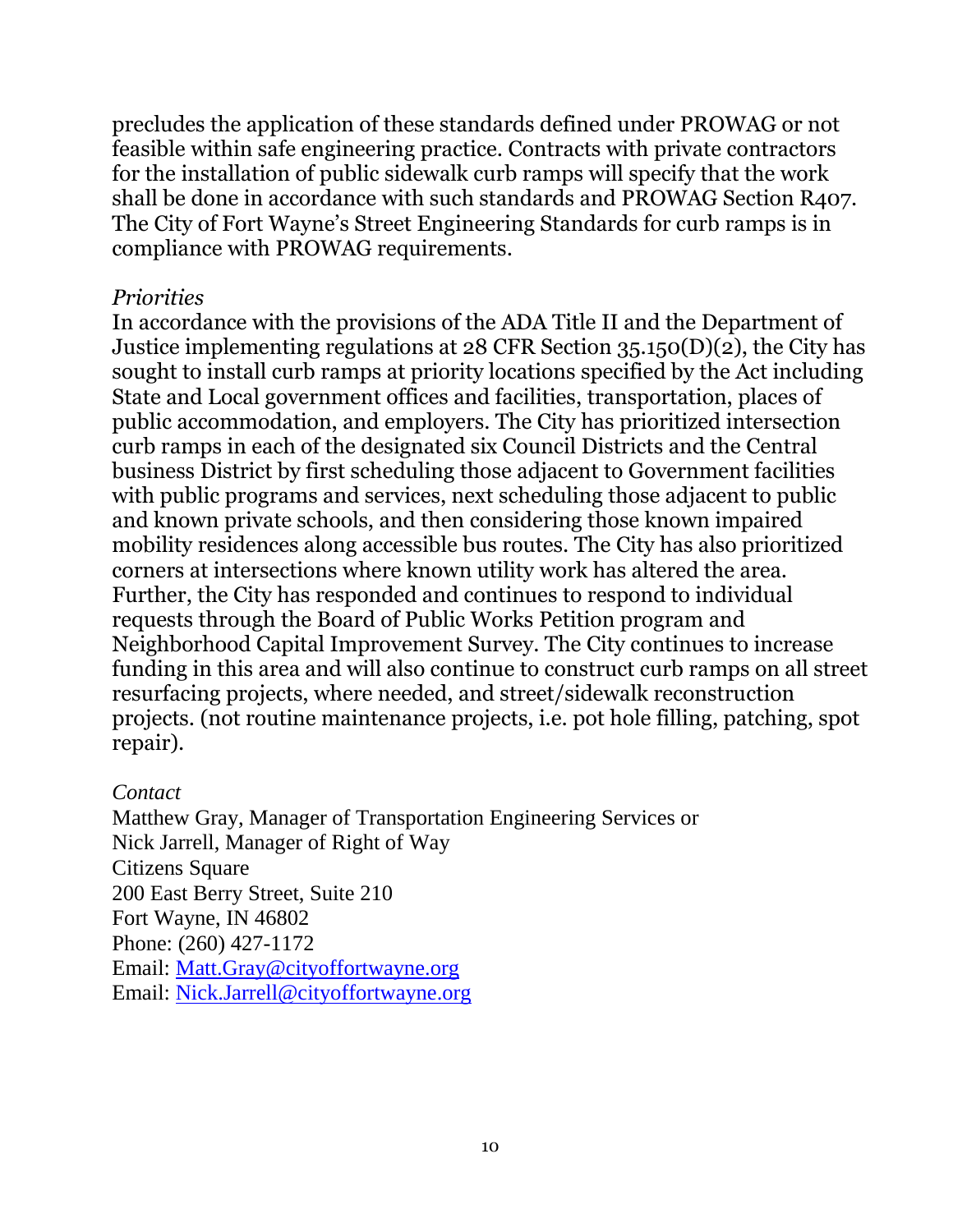## **Sidewalk**

*Description*

In developing a transition plan for sidewalk, the City will utilize data from the Pavement Management System (PASER) to identify deficient areas. The PASER system is updated on a 1-3 year rotating basis and all sidewalk segments are inspected as part of the road right-of-way and rated based on the condition on a scale of  $o - 100$  %. This rating is provided on the basis of what percentage of the segment of sidewalk that is being inspected is in poor condition (i.e., cracked, heaved, or otherwise does not meet PROWAG or ADAAG requirements). This rating system will be converted to a grading system as follows:

A - Sidewalk segments with less than 25% in poor condition;

B - Sidewalk segments with greater than or equal to 25% and less than 50% in poor condition;

C - Sidewalk segments with greater than or equal to 50% and less than 75% in poor condition;

F - Sidewalk segments with greater than or equal to 75% in poor condition.

## *Current Status*

The statistics noted below are based on the best information available as of February 11, 2022. Accordingly, as additional information becomes available, the City will update the data to reflect the most current information. The City of Fort Wayne contains approximately 652 miles of sidewalk. The following is a summary of the ratings of this sidewalk data:

- A 496 miles
- B 109 miles
- C 32 miles
- F 15 miles

A tabulated summary of the grades of the existing sidewalk:

| <b>SIDEWALKS</b> | $0 - 25$     | $25 - 50$  | $50 - 75$  | 75-100    | Feet         |
|------------------|--------------|------------|------------|-----------|--------------|
| Both sides       | 1,595,711.30 | 450,089.01 | 136,411.10 | 53,985.71 | 2,236,197.12 |
| NE side only     | 524,016.85   | 60,599.02  | 15,596.62  | 14,263.66 | 614,476.15   |
| SW side only     | 497,909.38   | 64,603.83  | 15,356.84  | 12,817.40 | 590,687.46   |
| Feet             | 2,617,637.53 | 575,291.86 | 167,364.56 | 81,066.76 | 3,441,360.72 |
| <b>Miles</b>     | 495.76       | 108.96     | 31.70      | 15.35     | 651.77       |
|                  | A            | B          | C          | F         |              |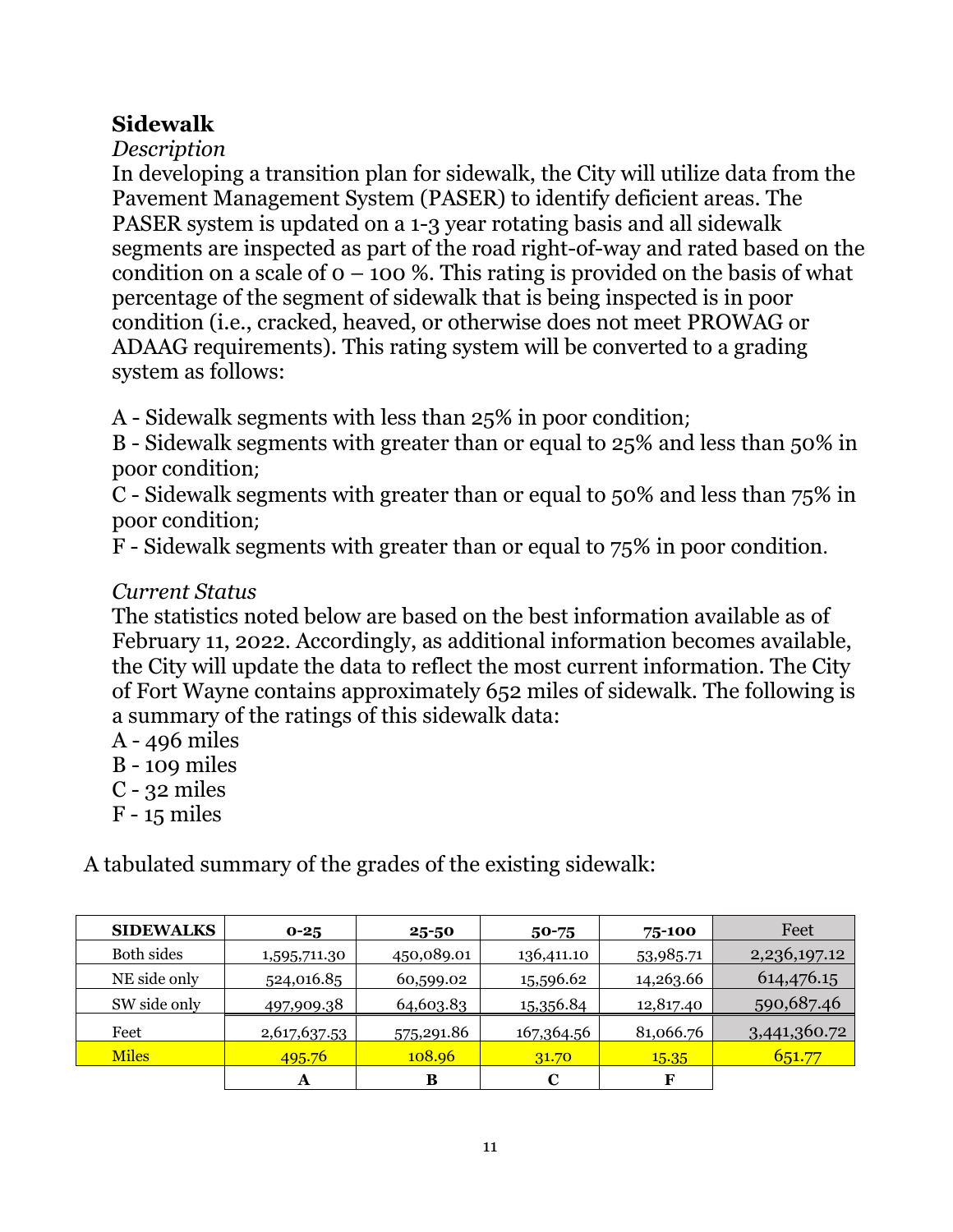#### *Time Frame*

The City plans to spend approximately \$1,100,00 to 2,500,00 per year exclusively on sidewalk upgrades. Under current cost estimates, this will allow the City to upgrade approximately 15 miles of sidewalk per year. These do not include sidewalk that will be improved as part of roadway projects. The City also has a neighborhood sidewalk cross sharing program. Under this program, property owners can request for sidewalk upgrades along the frontage of their properties along residential streets and share in the costs of the improvements. These costs are typically broken down as 50% property owners and 50% City. The City continues to increase funding in this area. Based on the above, the time frame for full compliance would be approximately XX years.

#### *Specifications*

Sidewalk installed by the City will be in accordance with City of Fort Wayne Transportation Engineering standards. Minimum sidewalk width is 5-feet if not adjacent to the curb and 6-feet when adjacent to the curb. Contracts with private contractors for the installation of public sidewalk will specify that the work shall be done in accordance with such standards and PROWAG Section R204. The City of Fort Wayne's Street Engineering Standards for sidewalk is in compliance with PROWAG requirements.

#### *Priorities*

In accordance with the provisions of the ADA Title II and the Department of Justice implementing regulations at 28 CFR Section 35.150(D)(2), the City will upgrade sidewalk facilities at priority locations specified by the Act including State and Local government offices and facilities, transportation, places of public accommodation, and employers. The City will prioritize sidewalk improvements in each of the designated six Council Districts and the Central business District based on their conditions (i.e. sidewalk with poorest grades considered first) by first scheduling those adjacent to Government facilities with public programs and services, next scheduling those adjacent to public and known private schools, and then considering those known impaired mobility residences along accessible bus routes. The City will also prioritize sidewalk improvements where known utility work has altered the area. Further, the City has responded and continues to respond to individual requests through the Board of Public Works Petition program and Neighborhood Capital Improvement Survey. The City will also continue to upgrade sidewalk on all street reconstruction projects.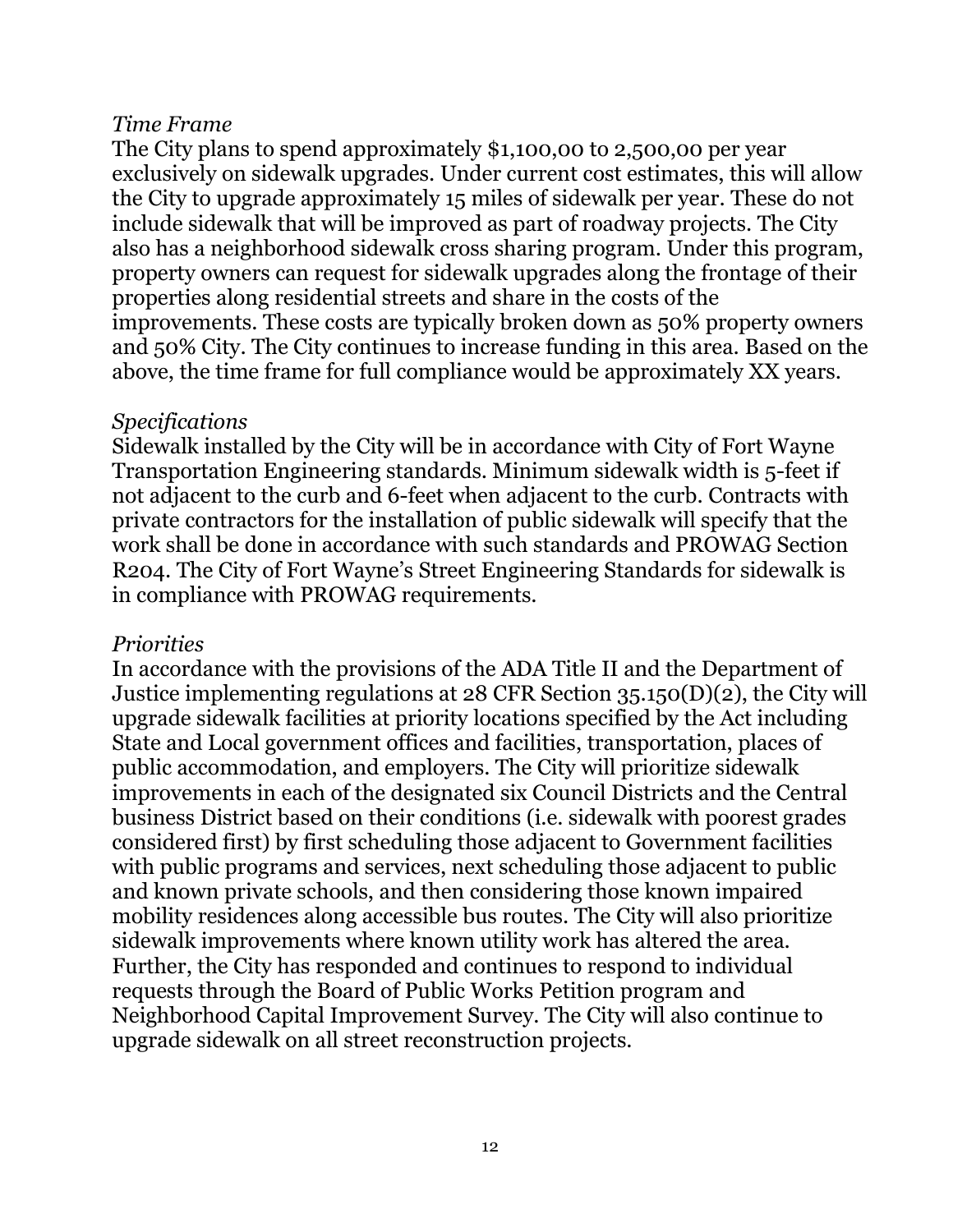#### *Contact*

Matthew Gray, Manager of Transportation Engineering Services or Nick Jarrell, Manager of Right of Way Citizens Square 200 East Berry Street, Suite 210 Fort Wayne, IN 46802 Phone: (260) 427-1172 Email: [Matt.Gray@cityoffortwayne.org](mailto:Matt.Gray@cityoffortwayne.org) Email: [Nick.Jarrell@cityoffortwayne.org](mailto:Nick.Jarrell@cityoffortwayne.org)

## **On Street Parking Spaces**

#### *Description*

In developing a transition plan for On Street Parking, all marked spaces in the public right-of-way (metered and un-metered) will be considered. These on street parking spaces are typically found in business districts and commercial areas. In residential areas on street parking is unmarked (i.e. undesignated spaces), and therefore not considered for ADA compliance. On these residential streets, the need for accessible parking is provided on an as-needed basis. Residents that require accessible parking are required to contact the Traffic Engineering Department and upon submittal of handicap sticker from the Bureau of Motor Vehicles or medical evidence of a disability, a designated space will be created in front of the property owner's residence or as close to it as possible.

### *Current Status*

There are currently 837 on metered parking spaces. 824 are the downtown. 30 of these are off street. Of these, 8 are designated handicap spaces, and 0 are van accessible. The unmetered parking spaces in the business areas are still being inventoried. A tabulated summary of the metered parking spaces is provided in Appendix C.

### *Time Frame*

We are currently in the process of mapping these spaces to show their geographic location in the business districts with respect to the block perimeters. Once this mapping is completed, the deficient areas will be identified. The installation of new accessible spaces that require only markings, signs and accessible meters will be performed by Traffic Operations personnel. Van accessible spaces that require sidewalk/curb turnouts will be installed under the City's Capital Improvement Program.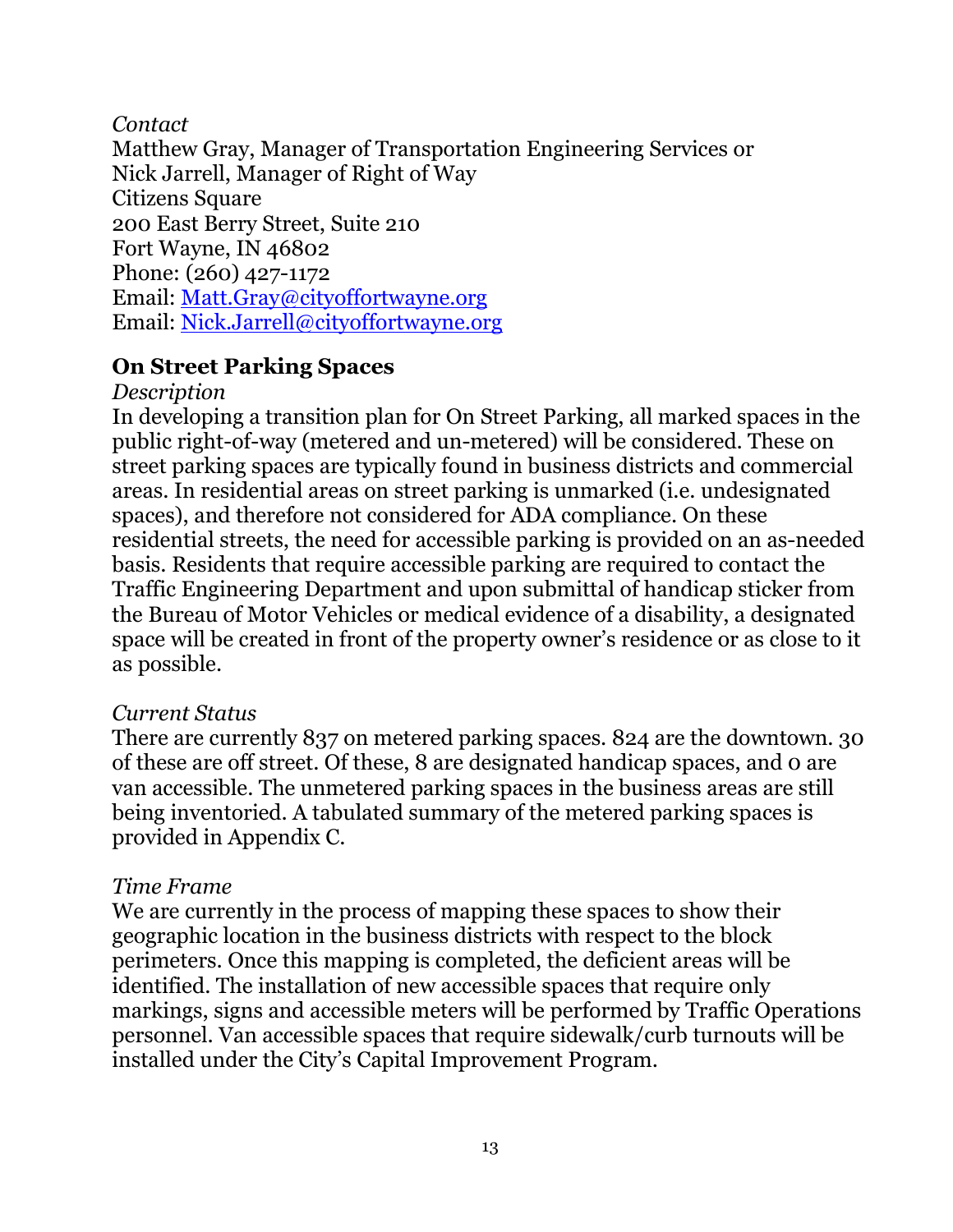#### *Specifications*

On street parking spaces shall be in accordance with the Section 3B.19 of the Manual on Uniform Traffic Control Devices (MUTCD) and PROWAG Section R214.

## *Priorities*

In accordance with the provisions of the ADA Title II and the Department of Justice implementing regulations at 28 CFR Section 35.150(D)(2), the City will upgrade accessible parking and van accessible parking at priority locations specified by the Act including State and Local government offices and facilities, transportation, places of public accommodation, and employers. The City will prioritize such parking improvements by first scheduling those adjacent to Government facilities with public programs and services, next scheduling those adjacent to public and known private schools. The City will also continue to upgrade accessible parking on all street reconstruction projects.

### *Contact*

Matthew Gray, Manager of Transportation Engineering Services or Nick Jarrell, Manager of Right of Way Citizens Square 200 East Berry Street, Suite 210 Fort Wayne, IN 46802 Phone: (260) 427-1172 Email: [Matt.Gray@cityoffortwayne.org](mailto:Matt.Gray@cityoffortwayne.org) Email: [Nick.Jarrell@cityoffortwayne.org](mailto:Nick.Jarrell@cityoffortwayne.org)

## **Traffic Signals**

#### *Description*

In maintaining the transition plan for traffic signals, all signals where pedestrian facilities are provided have been identified. At these locations where pedestrian facilities exist or will be constructed, pedestrian signals will be provided along with push buttons and/or APS where appropriate. The pedestrian indications will be countdown style with audible signals. The city has been installing the countdown pedestrian indications as a standard for several years. As new signals are constructed, upgraded or included with projects, pedestrian indications with push buttons and audible push buttons are being incorporated into the design. Traffic Engineering has standardized touchless APS push buttons for new installations. Traffic Engineering is working with Transportation Engineering on project design considerations for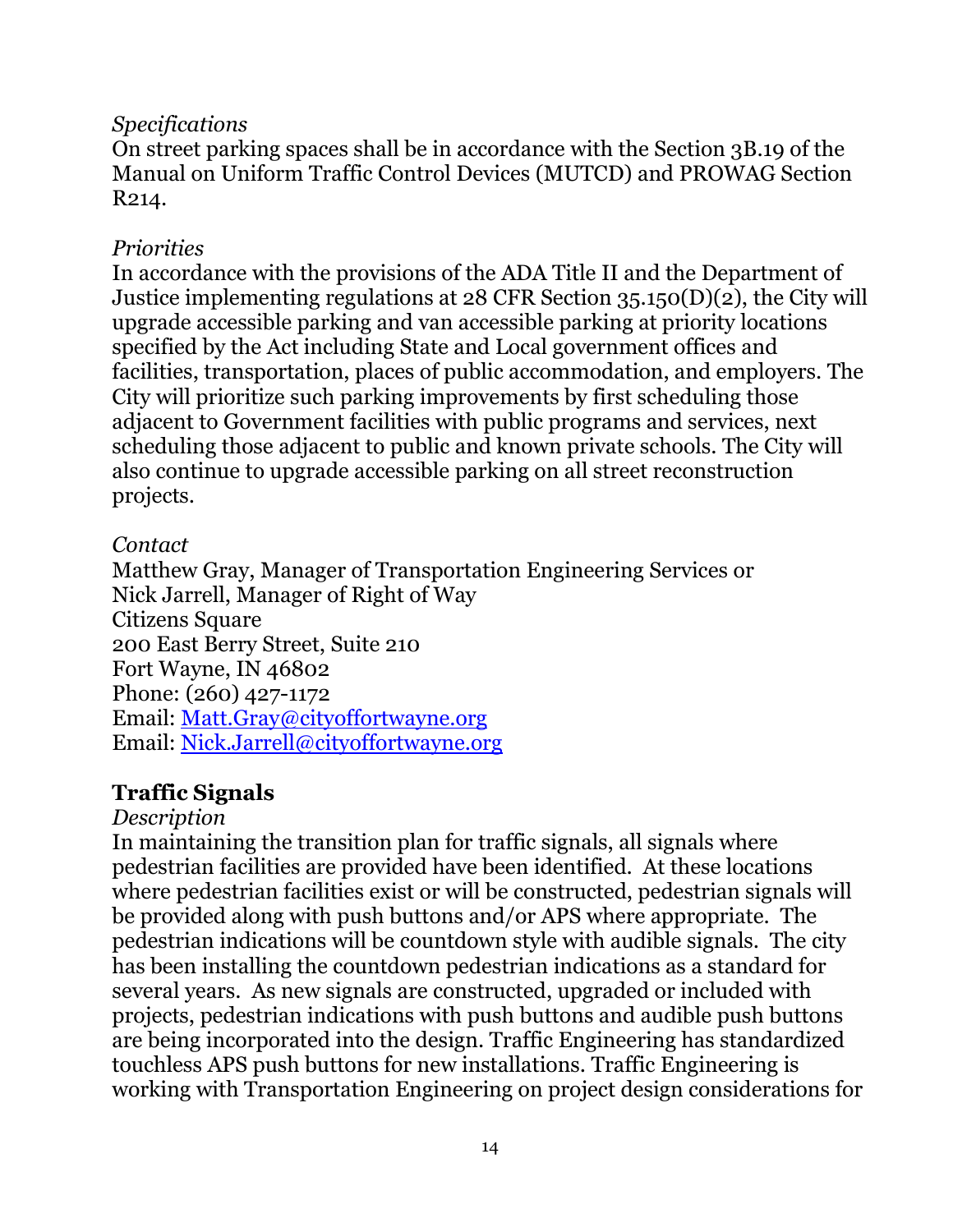these upgrades and is also working internally on making upgrades for pedestrian crosswalks.

#### *Current Status*

The City owns 300 traffic signals, and 2 pedestrian HAWK signals. The City also owns or maintains 21 intersection or crosswalk flashing warning indications which may be intended for traffic or pedestrian crossings. The City maintains 106 traffic signals or signal flashers located within Allen County for the Indiana Department of Transportation or Allen County Highway Department. The report will only address City owned signals and HAWK signals.

Since the Transition plan was in effect, the city has completed 44 intersections (15%) with new APS including push buttons for all approaches including signal heads and ramp improvements.

Of the 300 signalized intersections, there would be a total of 2,270 ADA Crossings needed for all approaches where available. There are currently 1,639 Sidewalk Curb ramps at these intersections, or 72% available crossings in place. Many of these crossings do not have adjacent sidewalks or pedestrian connections and is why there is a deficiency.

Of the 1,639 crossings that are in place, a review of pedestrian push buttons and pedestrian walk timers were evaluated as well as reviewed for Accessible Pedestrian Signals (APS) which would be installed if the crossings were to be fully ADA compliant. Of the intersections that currently have sidewalk crossings present, 184 crossings do not have a pedestrian signal walk indication or walk countdown. Of the 1,639 curb ramp crossings at intersections, 1,262 do not have APS installed where potentially available. This means approximately 23% of the total crossings in the city that are fully ADA complaint where existing sidewalk crossings are located. (See Appendix I-A Spreadsheet for a breakdown of the inventory)

### *Time Frame*

A self-evaluation of the signals has been performed to determine the following:

- 1. Signals that need pedestrian indications and push buttons
- 2. Signals that have pedestrian indication which require upgrades to APS
- 3. Signals that need sidewalk improvements for pedestrian movements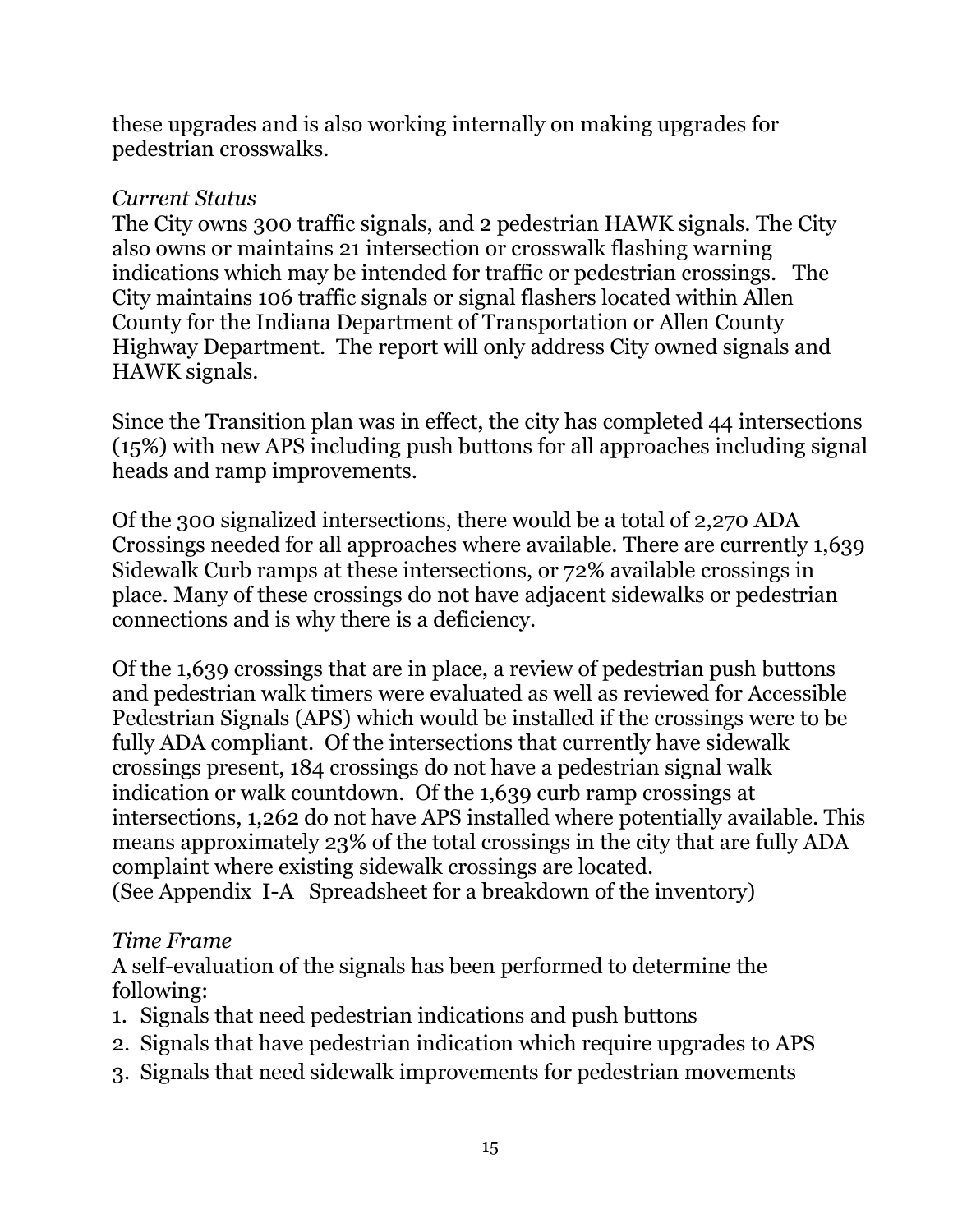Signals needing pedestrian indications and push buttons will be upgraded by Traffic Operations. Signal upgrades including APS will be incorporated into projects under the Capital Improvement Program. It is estimated that with an annual investment of \$50,000, all city owned signals could be brought to compliance in 25 years.

#### *Specifications*

On street parking spaces shall be in accordance with Section 3B.19 of the Indiana Manual of Uniform Traffic Control Devices (MUTCD) and PROWAG Section R214.

#### *Priorities*

In accordance with the provisions of the ADA Title II and Department of Justice implementing regulations at 28 CFR Section 35.150(D)(2), the City will upgrade accessible parking and van accessible parking at priority locations specified by the Act including State and Local government offices and facilities, transportation, places of public accommodation, and employers. The City will prioritize such parking improvements by first scheduling those adjacent to Government facilities with public programs and services, next scheduling those adjacent public and known private schools. The City will also continue to upgrade accessible parking on all street reconstruction projects.

### *Goals*

- Continue to work with Parking Control on identifying highest need areas.
- Establish new pavement markings with stencil logo or blue paint.
- Work with downtown developments on including accessible parking. Spaces.
- Inventory off-street or private paid parking accessible parking spaces.

*Contact* Kyle Winling, Traffic Engineer Citizens Square 200 East Berry Street, Suite 210 Fort Wayne, IN 46802 Phone: (260) 427-2781 Email: [Kyle.Winling@cityoffortwayne.org](mailto:Kyle.Winling@cityoffortwayne.org)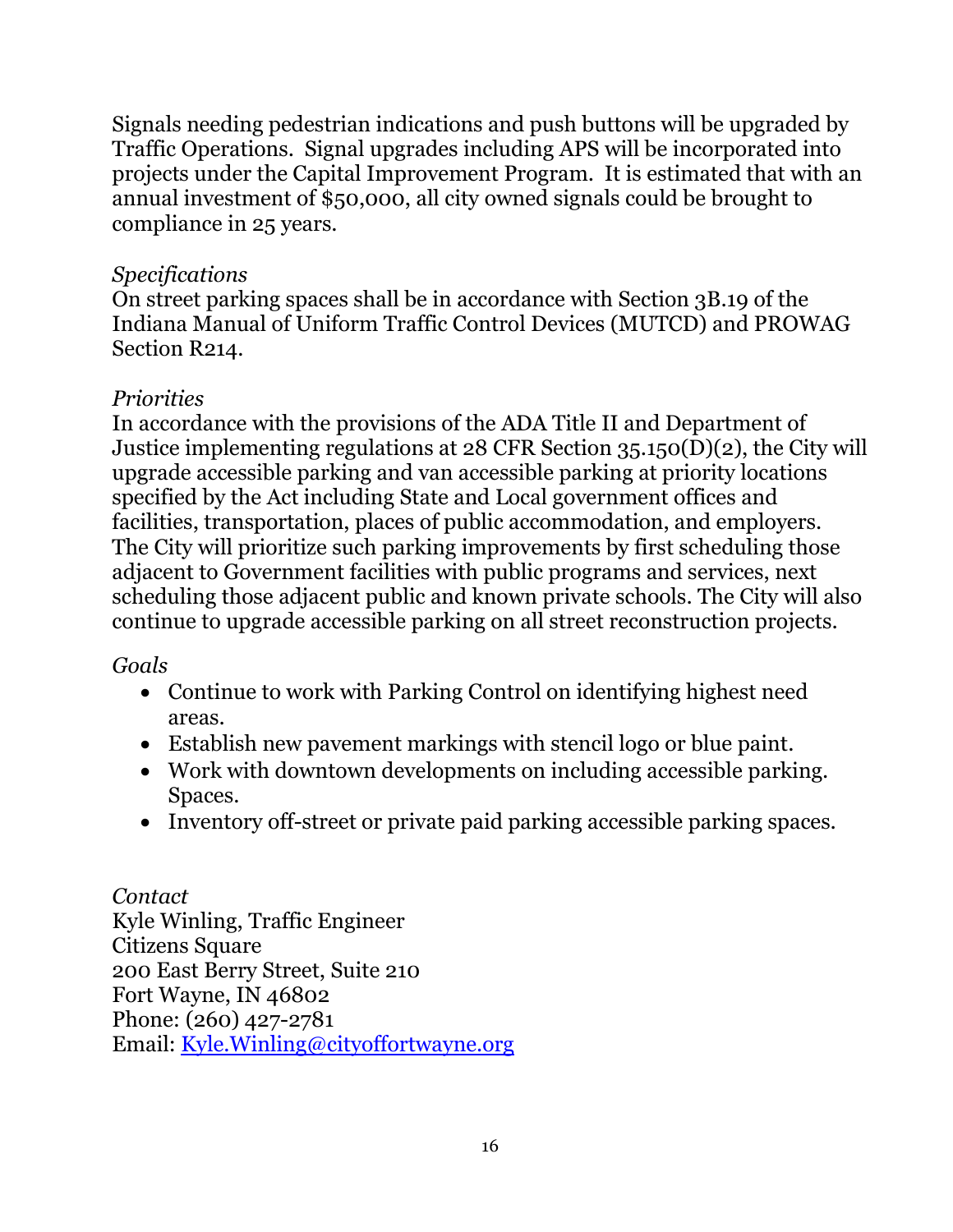**Section 2**

**Trails**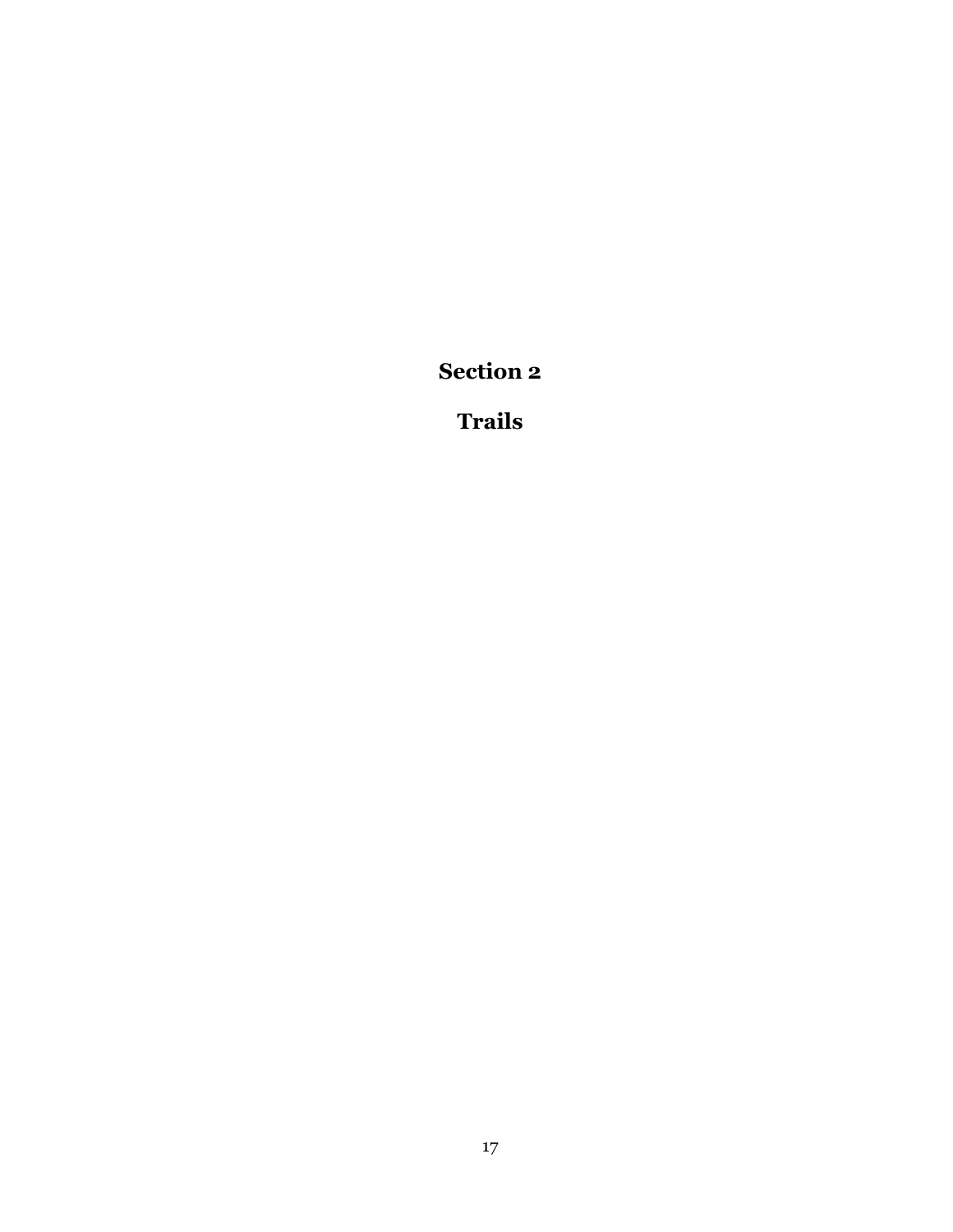#### **Trails**

The City of Fort Wayne maintains over 92 miles of multi-use trails and greenways in the Fort Wayne Metropolitan area. These public trails and greenways are maintained by several public agencies: City of Fort Wayne Parks & Recreation Department, City of Fort Wayne Public Works Division and City Utilities.

The City will strive to ensure that all residents and visitors are able to access the Fort Wayne trail system. The Public Works Division ensures that trails are engineered and constructed to meet current ADA and PROWAG Guidelines. The Greenways & Trails Department within the Public Works Division will promptly investigate any formal grievance filed according to the grievance procedures established by the City of Fort Wayne.

The Greenways & Trails Department has prepared a Transition Plan that outlines the necessary steps to be fully compliant with the requirements of Title II of the Americans with Disabilities Act. A self-assessment plan was developed for multi-use trails and greenways within the City's jurisdiction. The self-assessment was completed along the following multi-use trails in 2014:

Rivergreenway Aboite Trails Wabash & Erie Canal Towpath Trail Pufferbelly Trail Yarnelle Trail Ardmore Avenue Trail Southtown Centre Trail Meijer Drive Trail Maplecrest Road Trail Coliseum Boulevard Trail Spur Renaissance Pointe Trail Anthony Boulevard Trail North Anthony Trail Spur Cook Road Trail Salomon Farm Loop Dupont Road Trail Dwenger Avenue Trail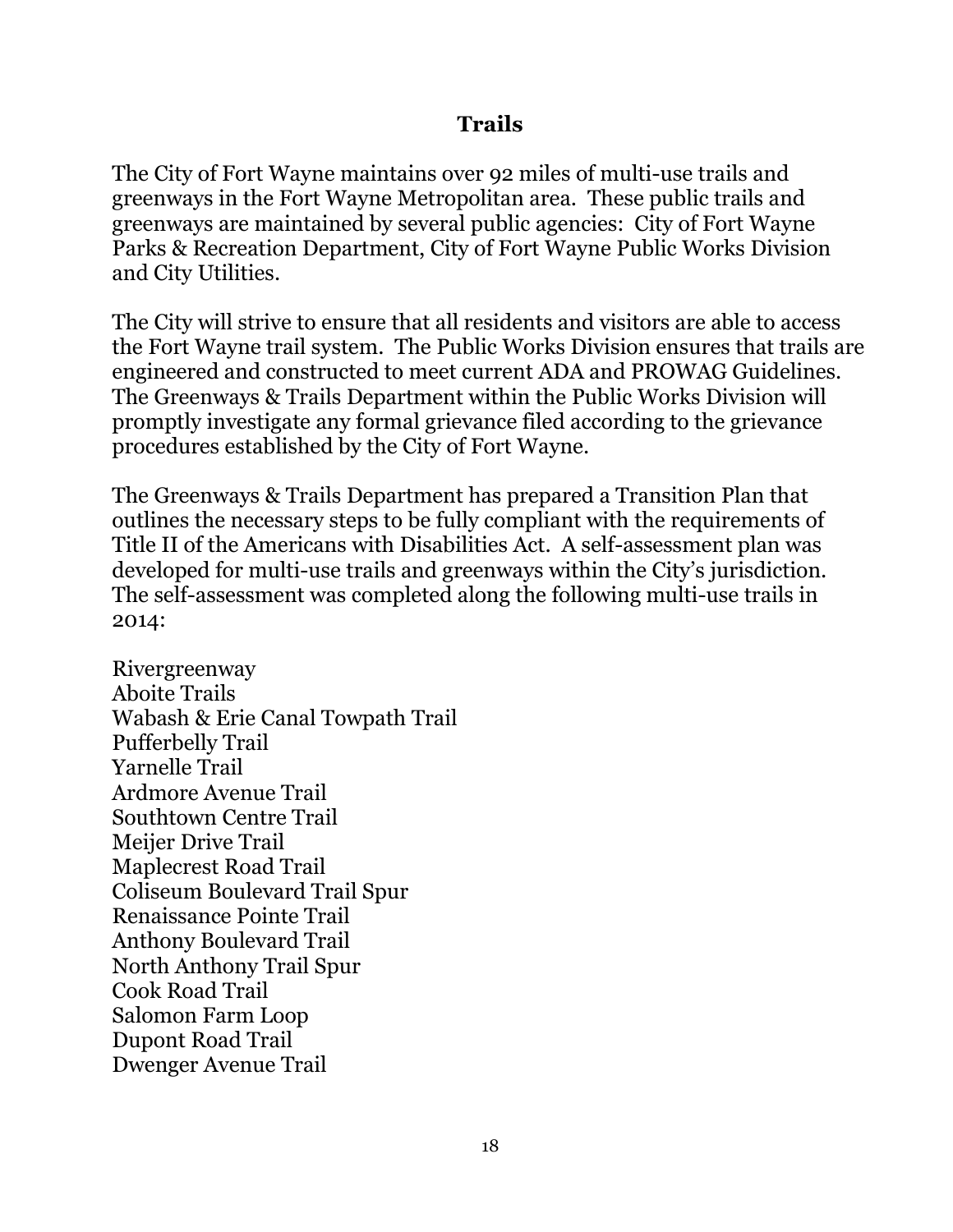\*\*\* The multi-use trails along State Road 1 (Dupont Road), State Road 3 (Lima Road) and State Road 14 (Illinois Road) were not included in the selfassessment, because these trails are within the Indiana Department of Transportation's right of way.

All trails constructed since 2014 have been assessed for ADA/PROWAG compliance in the final walk-through with the contractor. If deficiencies were found, those deficiencies were immediately resolved by the contractor before final acceptance of the project by the Board of Works.

Priorities and Goals (2022 and beyond):

- 1) Remove and replace non-compliant manhole covers along Dupont Road Trail in 2022.
- 2) Adjust any valve covers or manholes that are not flush with the trail, creating a trip hazard. Complete in 2022.
- 3) Continue to work with the Right of Way Department and their trip hazard elimination program to remove trip hazards that have appeared over time in the trail network due to shifting of the ground or tree roots.
- 4) Work with the Parks Department Engineering staff to create a plan to tackle excessive slopes on the Rivergreenway at bridges, if possible. Many of these excessive slopes may not be fixable due to the grade of the river and adiacent roadways.
- 5) Work with the Right of Way Department to have ramps upgraded in the next two years to include detectable warning.
- 6) Replace all ADA Ramps with steep cross slopes in the next 4 years.
- 7) Investigate how to fix ramps and Pedestrian Access Routes (PAR) with sewer grates or manhole cover issues in 2022 and fix in the following two years.
- 8) Continue to stress accessibility and follow ADA and PROWAG Guidelines while designing trails.
- 9) Check all trails constructed each year for ADA and PROWAG Compliance. If deficiencies are discovered, have contractor fix the deficiencies before acceptance of the project by the Board of Works.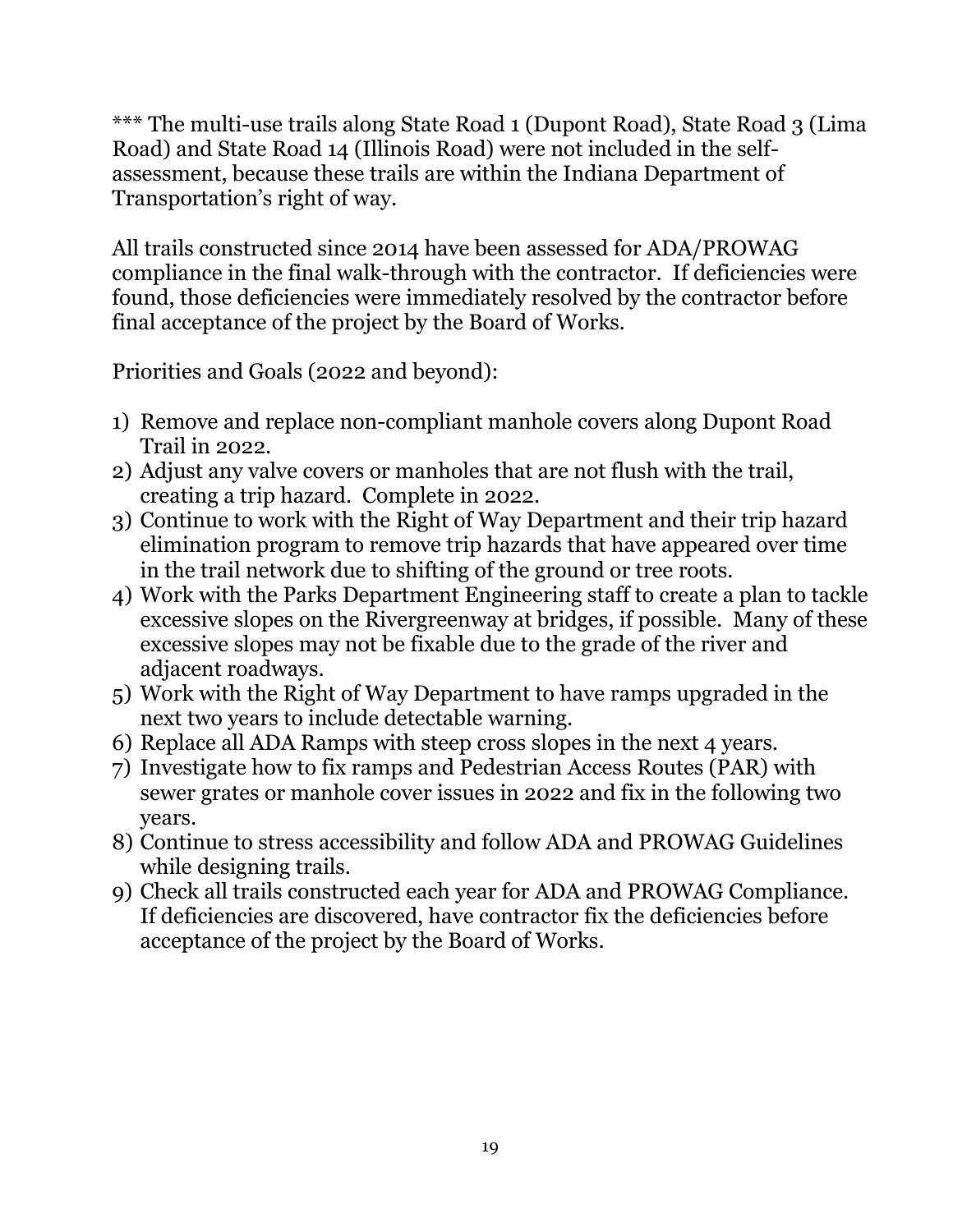*Contact* Dawn Ritchie, Greenways Manager Citizens Square 200 East Berry Street, Suite 210 Fort Wayne, IN 46802 Phone: (260) 427-6002 Email: [Dawn.Ritchie@cityoffortwayne.org](mailto:Dawn.Ritchie@cityoffortwayne.org)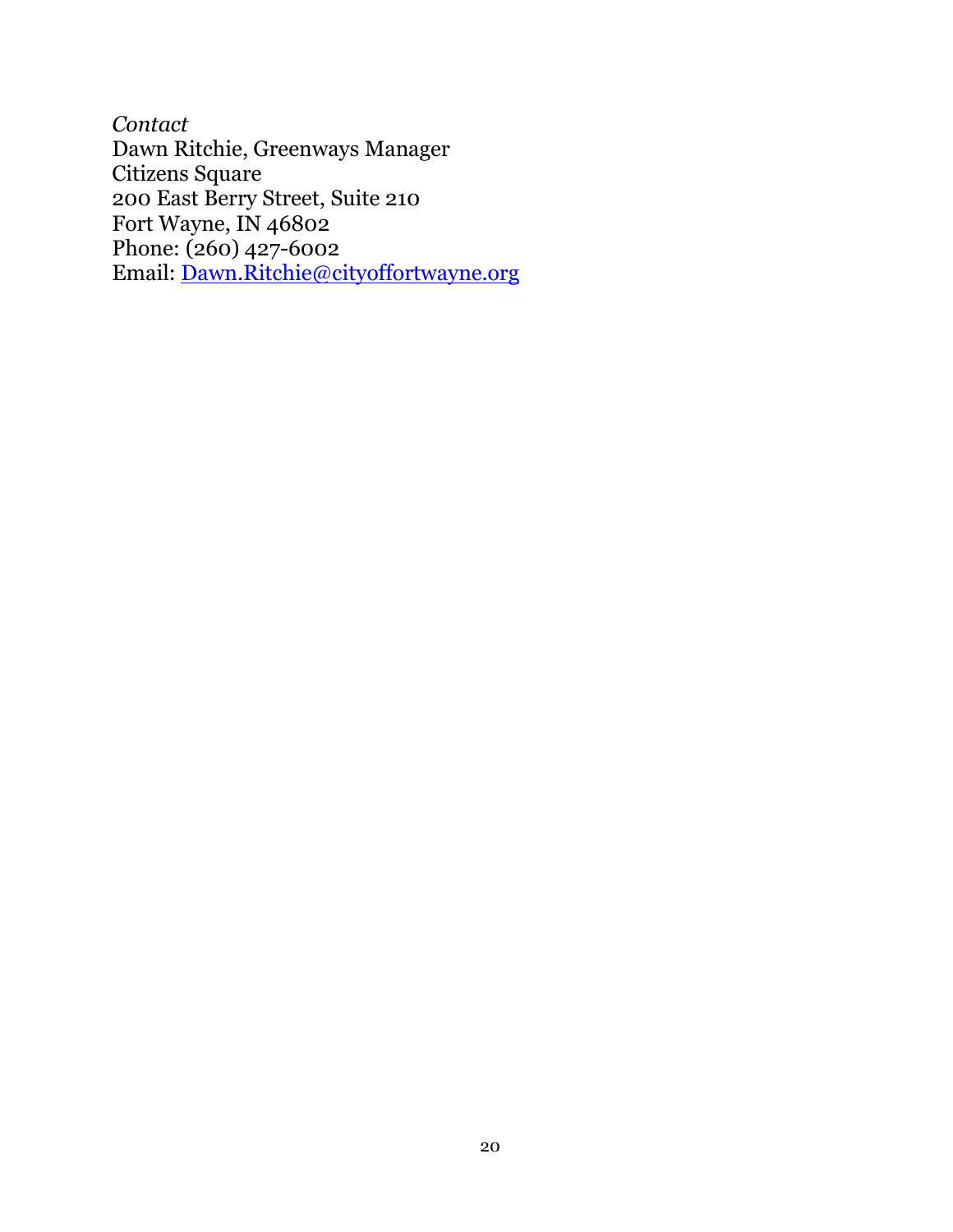**Section 3**

## **Parks**

# **Parks and Recreation Department**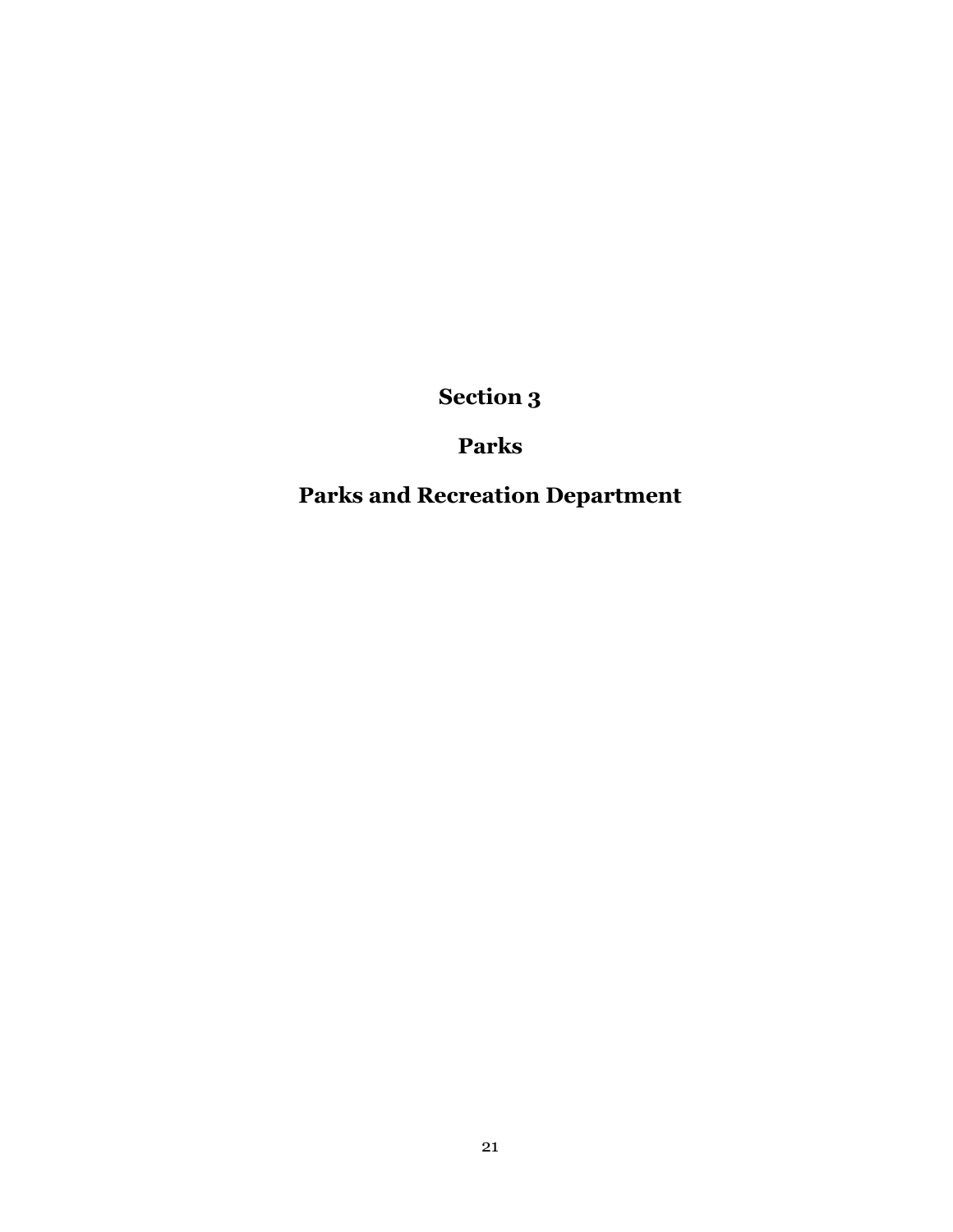#### **Parks and Recreation**

The Fort Wayne Parks and Recreation Department encompasses 87 parks and over 2,805 acres of land in the Fort Wayne Metropolitan area. Within these parks are a variety of facilities and amenities that provide active and passive recreational opportunities to citizens. While parks may contain similar features, most parks are unique to their locale. This provides an interesting and gratifying experience for park users. The Parks and Recreation Department strives to ensure residents and visitors are able to access services, programs, facilities and activities offered at the parks.

A self-evaluation has been prepared, identifying requirements for accessibility. Priorities for improvements have been established focusing on those areas that are open to the general public. This includes parking lots, walks, pathways, park amenities, facilities, and those parts of buildings where the general public has access. The priorities provide a guide for reasonable, cost-effective development of improvement. While some improvements may be made with little capital investment, others will require planning and significant funding. A second phase of evaluations has been prepared identifying those areas and buildings having infrequent or no public access. It is the goal of the Fort Wayne Parks and Recreation Department to make facilities, amenities, programs and activities within the park system fully accessible in a reasonable amount of time. This will be largely dependent on a number of economic factors and future changes to the ADA Accessibility Guidelines (ADAAG) and Public Rights-of-Way Accessibility Guidelines (PROWAG) or other unforeseen requirements that would necessitate additional improvements to Park facilities. Should the public identify existing issues within a park; the Parks Department will promptly investigate a formal grievance filed according to the grievance procedures established by the City of Fort Wayne.

The results of the self-evaluation identify barriers at Park facilities. The degree of which these barriers limit accessibility and their priority for corrective action is subjectively categorized in five  $(5)$  levels. Using a grading scale  $A - F$ with A having all elements complying with the ADA standards to F having four or more barriers identified. These levels will be used to grade the effectiveness of prohibited access to facilities, areas, amenities and programs offered at the Parks and Recreation Department.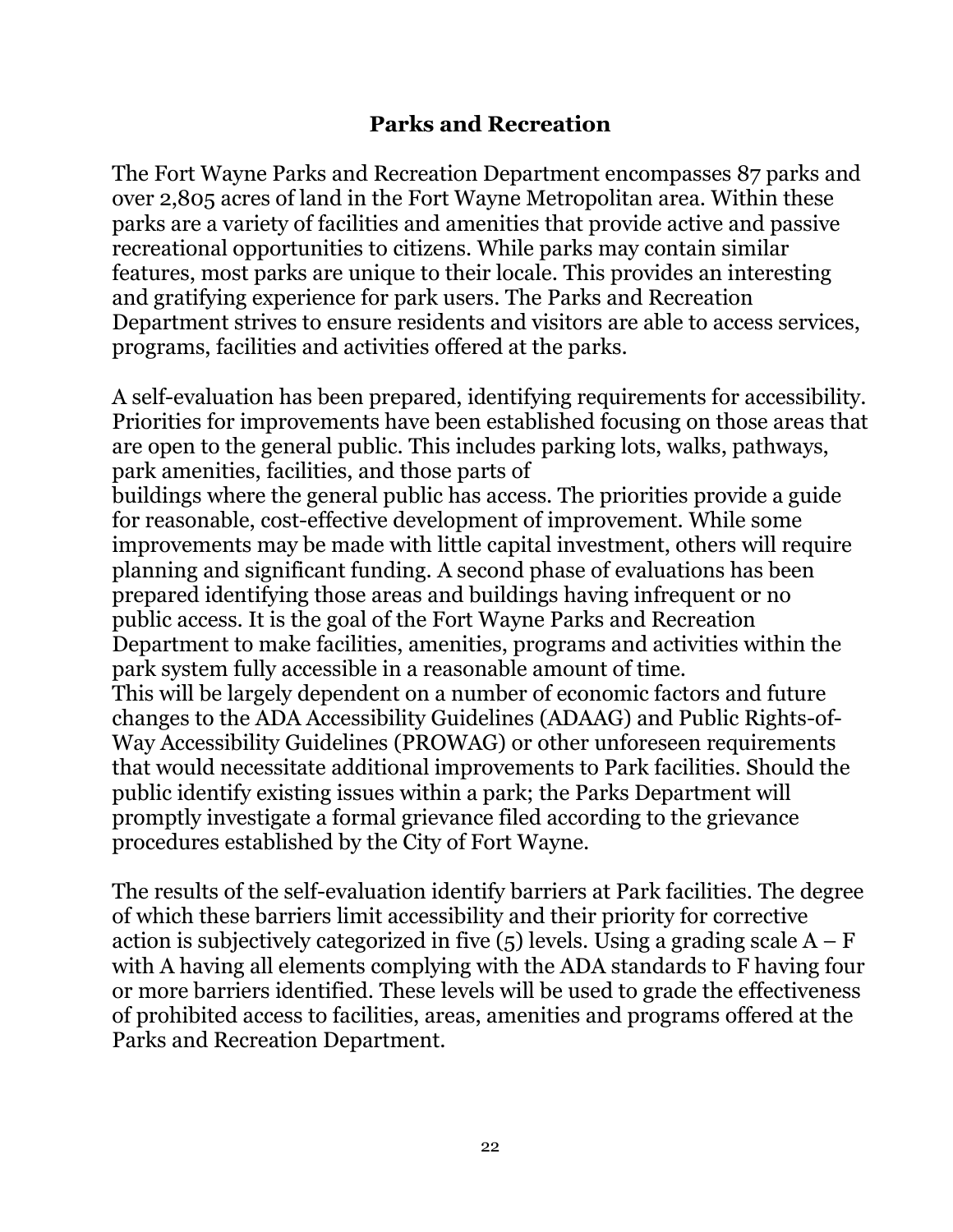The Fort Wayne Parks and Recreation Department is committed to provide training for staff on the requirements of the ADA and make accommodations for employees with disabilities. The Transition Plan will be reviewed and updated periodically to ensure the Department is fully compliant with ADAAG and PROWAG standards.

The actual implementation of correcting barriers will be established by the administration. The corrective action will be scheduled based on the prioritization established per several categories including the seriousness of the barrier, number of barriers, location of barriers, complaints, new regulations, new standards, and availability of funding.

The Fort Wayne Parks and Recreation Department has prepared support information outlining current park amenities, aerial maps and planned ADA transition grid for future improvements.

Appendix A – Park Facilities provides a list of structures and amenities found within each park.

Appendix B – Park Aerial Photographs provides a plan view of the park property and visual confirmation of the park facilities.

Appendix C – ADA Transition Grid provides detailed information pertaining to analysis of facilities and recommended compliance modifications.

| <b>Bass Park</b>                    | <b>Bloomingdale Park</b>      | <b>Bob Arnold Northside Park</b> |
|-------------------------------------|-------------------------------|----------------------------------|
| <b>Boone Street Park</b>            | <b>Botanical Conservatory</b> | <b>Bowser Park</b>               |
| Brackenridge Park                   | <b>Brewer Park</b>            | <b>Buckner Park</b>              |
| Camp Allen Park                     | Casselwood Park               | <b>Cobin Park</b>                |
| <b>Community Center</b>             | <b>Courthouse Green</b>       | <b>East Central Park</b>         |
| <b>Eastside Playlot</b>             | <b>East Swinney Park</b>      | <b>Foellinger Theatre</b>        |
| <b>Foster Park</b>                  | <b>Foster Park West</b>       | <b>Franke Park</b>               |
| Freimann Square                     | Franklin Park                 | <b>Gren Park</b>                 |
| <b>Griswold Park</b>                | Guildin Park                  | Hamilton Park                    |
| Hanna Homestead                     | Hanna's Ford                  | <b>Headwaters Park</b>           |
| Historic Old Fort                   | Hurschtown Reservoir          | <b>Indian Village Park</b>       |
| <b>Ivan Lebamoff Reservoir Park</b> | Japanese Friendship Garden    | Jehl Park                        |
| Jennings Center                     | John Street Block Park        | Johnny Appleseed Park            |
| Justin Study Park                   | <b>Kettler Park</b>           | Klug Park                        |
| <b>Kreager Park</b>                 | Lafayette Park                | Lakeside Park                    |
| <b>Lawton Park</b>                  | Lindenwood Nature Preserve    | <b>Lions Park</b>                |
| Little Turtle Memorial              | <b>Mason Park</b>             | <b>McCormick Park</b>            |
| <b>McCulloch Park</b>               | <b>McMillen Park</b>          | <b>Memorial Park</b>             |
| Miner Playground                    | <b>Moody Park</b>             | <b>Noll Park</b>                 |
| <b>Nuckols Park</b>                 | Old Fort Park                 | <b>Orff Park</b>                 |

A Plan will be developed for Parks and Facilities at the following locations: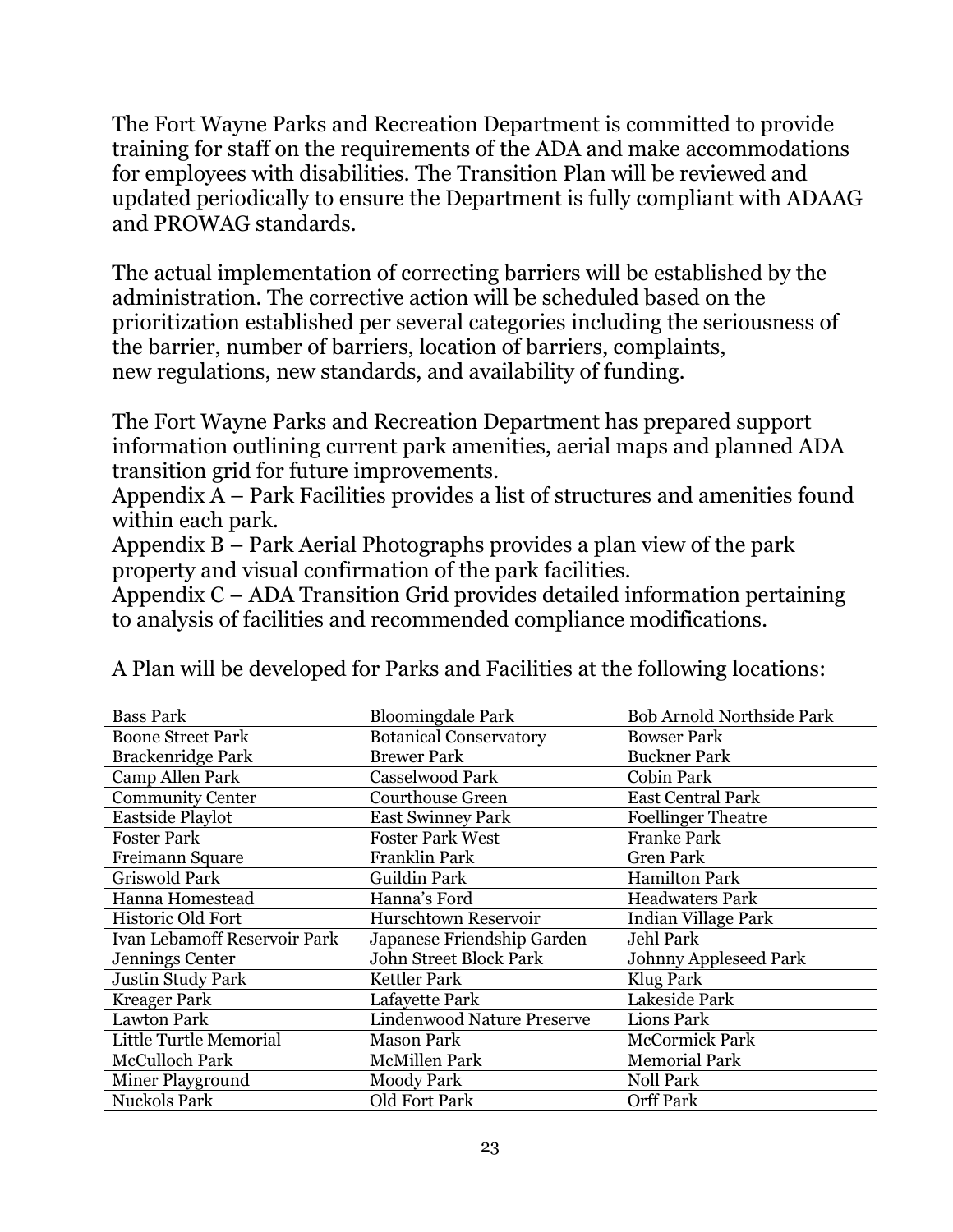| Packard Park             | Promenade Park           | Psi Ote Park              |
|--------------------------|--------------------------|---------------------------|
| Rea Park                 | Robert E. Meyers Park    | Ronald G. Repka Park      |
| Rockhill Park            | <b>Roosevelt Park</b>    | Rudisill Park             |
| Salomon Farm             | Salon Park               | <b>Seiling Park</b>       |
| <b>Shoaff Park</b>       | <b>Strathmore Park</b>   | <b>Summit Street Park</b> |
| Tillman Park             | Turpie Playlot           | <b>Vesey Park</b>         |
| <b>Waynedale Gardens</b> | <b>Waynedale Park</b>    | <b>Weisser Park</b>       |
| <b>Wells Street Park</b> | <b>West Central Park</b> | <b>West Swinney Park</b>  |
| Williams Park            | Zeis Park                |                           |

*Contact* Steve Schuhmacher, Deputy Director Parks Maintenance 705 East State Blvd Fort Wayne, IN 46805 Phone: (260) 427-6401 Email: [Steve.Schuhmacher@cityoffortwayne.org](mailto:Steve.Schuhmacher@cityoffortwayne.org)

Appendix 3-A: Park Facilities

Appendix 3-B: Park Photographs

Appendix 3-C: Transition Grid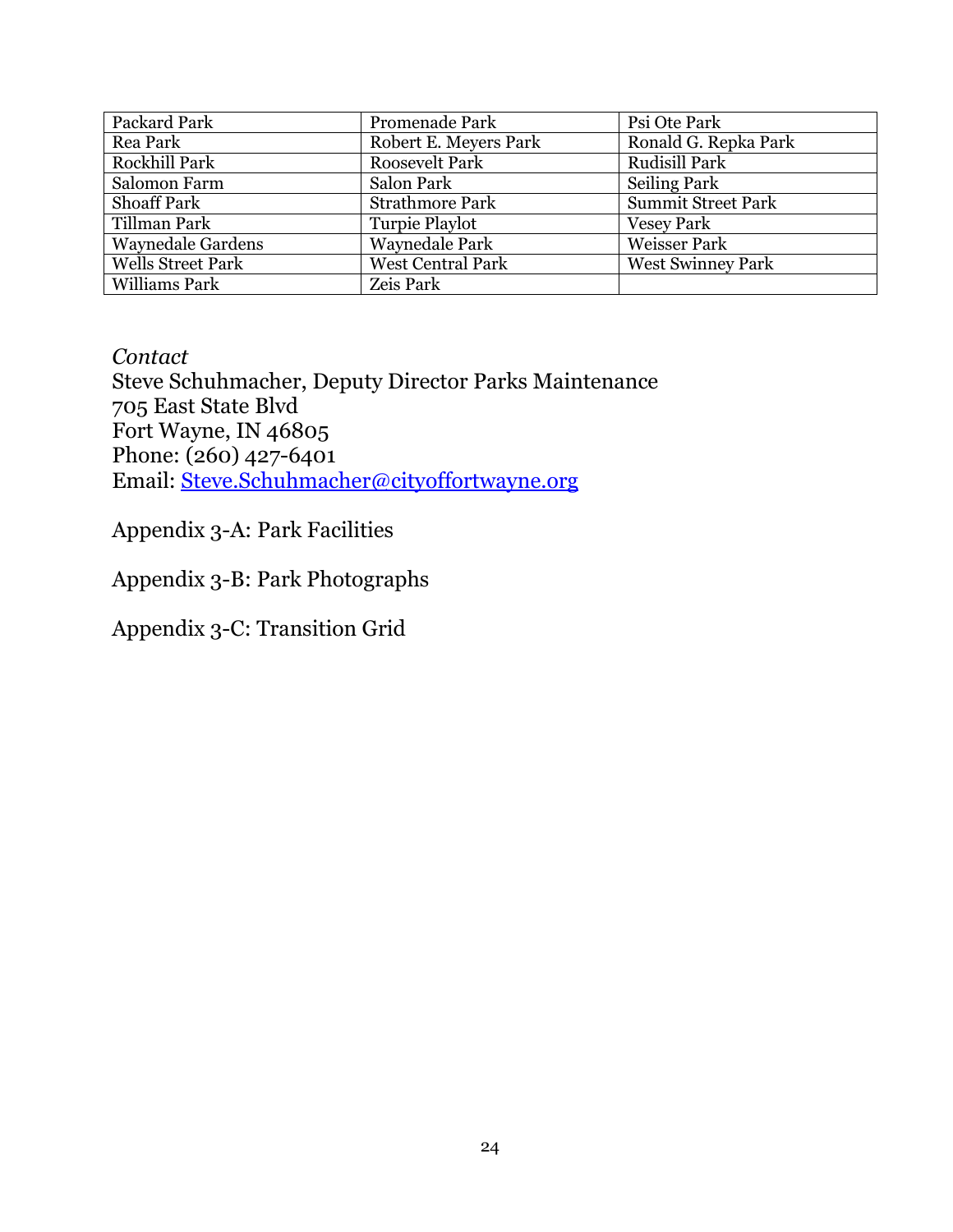**Section 4**

## **City Buildings**

**Property Management Department**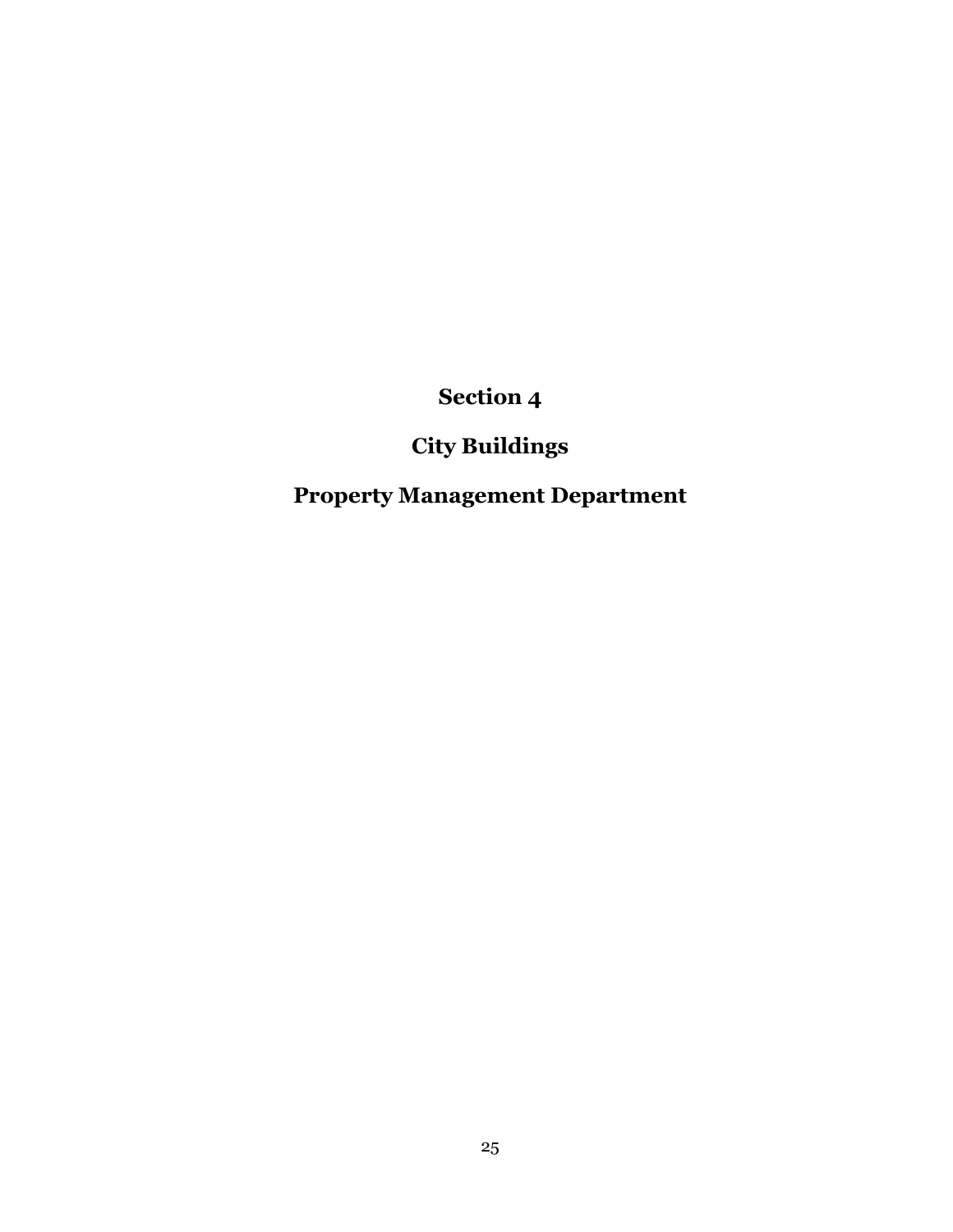### **Property Management Department Chapter**

The City of Fort Wayne owns number of public and non public buildings. The City will strive to ensure that all residents and visitors are able to access all services, programs and activities offered in City buildings. The City of Fort Wayne through its Property Management Department will promptly investigate any formal grievance filed according to the grievance procedures established by the City of Fort Wayne.

The City of Fort Wayne has prepared a Transition Plan that outlines the necessary steps to be fully compliant with the requirements of Title II of the Americans with Disability Act. A self-evaluation plan has continued since 2013 until the present for the City of Fort Wayne and its buildings.

The self-evaluations will initially focus on those areas that are open to the general public. This includes parking lots, walks, pathways and those parts of buildings where the general public has access. A second phase of evaluations will occur in those areas and buildings having infrequent or no public access.

It is the goal of the City of Fort Wayne to make all services, programs and activities offered within City buildings fully accessible in a reasonable amount of time. This will be largely dependent on a number of economical factors and future changes to the ADA Accessibility Guidelines (ADAAG) and Public Rights-of-Way Accessibility Guidelines (PROWAG) or other unforeseen requirements that would necessitate additional improvements to City buildings.

The results of the self-evaluation will identify barriers at City properties. The degree of which these barriers limit accessibility and their priority for corrective action will be subjectively categorized in five (5) levels. Using a grading scale  $A - F$  with A having all elements complying with the ADA standards to F having four or more barriers identified. These levels will be used to grade the effectiveness of access to areas providing services, programs and activities offered in City buildings.

The City is also committed to providing training for staff on the requirements of the ADA and to make accommodations for employees with disabilities. The Transition Plan will be reviewed and updated periodically to ensure the City is complying with ADAAG and PROWAG standards.

including the seriousness of the barrier, number of barriers, location of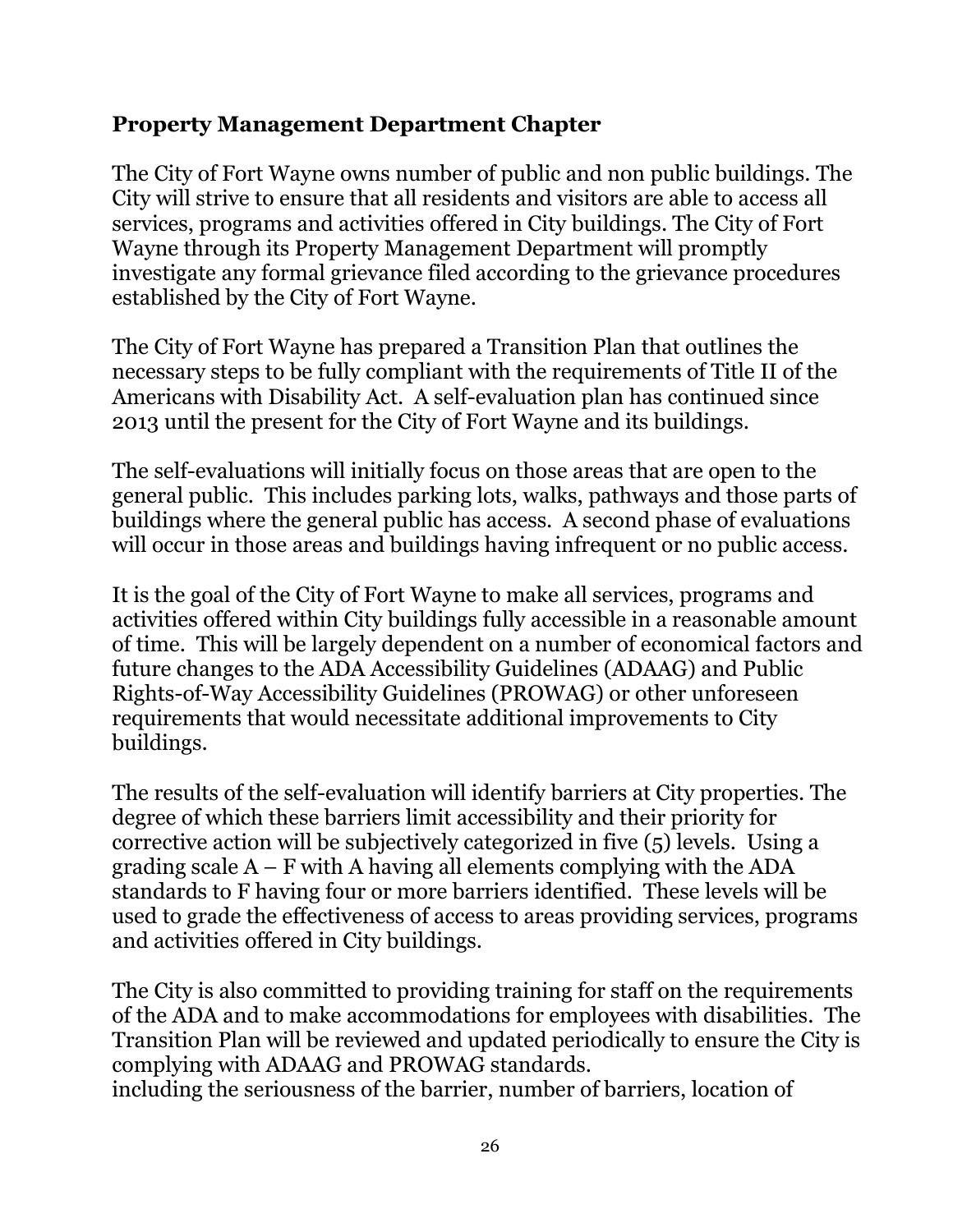barriers, complaints, new regulations, new standards, and availability of funding.

The City of Fort Wayne has established a list of its buildings. This list is labeled as Appendix  $A - City$  Buildings. In addition to this list, the City has also compiled aerial photographs of each property. These photographs are available alphabetically in Appendix B –City Photographs.

Contact: Barry C. Marquart, Director of Buildings and Grounds, City of Fort Wayne Citizens Square 200 East Berry Street, Suite 510 Fort Wayne, IN 46802 Phone: (260) 427- 1457 Email: [barry.marquart@cityoffortwayne.org](mailto:barry.marquart@cityoffortwayne.org)

| Name                               | Address                  |
|------------------------------------|--------------------------|
| ANIMAL CARE AND CONTROL            | 3020 Hillegas Road       |
| <b>BIO SOLIDS</b>                  | 6100 Lake Avenue         |
| <b>CITIZENS SQUARE</b>             | 200 E Berry Street       |
| <b>CIVIC CENTER PARKING GARAGE</b> | 112 E Washington Blvd    |
| FINE ARTS BUILDING                 | 114 E Superior Street    |
| <b>FIRE ACADEMY</b>                | 2700 Dwenger Avenue      |
| FIRE ENGINE SHOP                   | 305 E Murray Street      |
| FIRE STATION #1                    | 419 E Main Street        |
| <b>FIRE STATION #2</b>             | 2023 Taylor Street       |
| FIRE STATION #4                    | 4130 Lahmeyer Road       |
| FIRE STATION #5                    | 5801 Bluffton Road       |
| FIRE STATION #6                    | 1500 W Coliseum Blvd     |
| FIRE STATION #7                    | 1600 Lindenwood Avenue   |
| <b>FIRE STATION #8</b>             | 6035 Rothman Road        |
| FIRE STATION #9                    | 2530 E Pontiac Street    |
| FIRE STATION #10                   | 3110 N Anthony Blvd      |
| FIRE STATION #11                   | 405 E Rudisill Blvd      |
| FIRE STATION #12                   | 6901 S Anthony Blvd      |
| FIRE STATION #13                   | 6727 N Clinton Street    |
| FIRE STATION #14                   | 3400 Reed Road           |
| FIRE STATION #15                   | 1415 Northland Blvd      |
| FIRE STATION #16                   | 11330 Coldwater Road     |
| FIRE STATION #17                   | 1910 Getz Road           |
| FIRE STATION #18                   | 10805 Liberty Mills Road |
| FIRE STATION #19                   | 10116 Covington Road     |
| FLEET MANAGEMENT                   | 1705 S Lafayette Street  |
| MONROE STREET COMPLEX              | 1621 S Monroe Street     |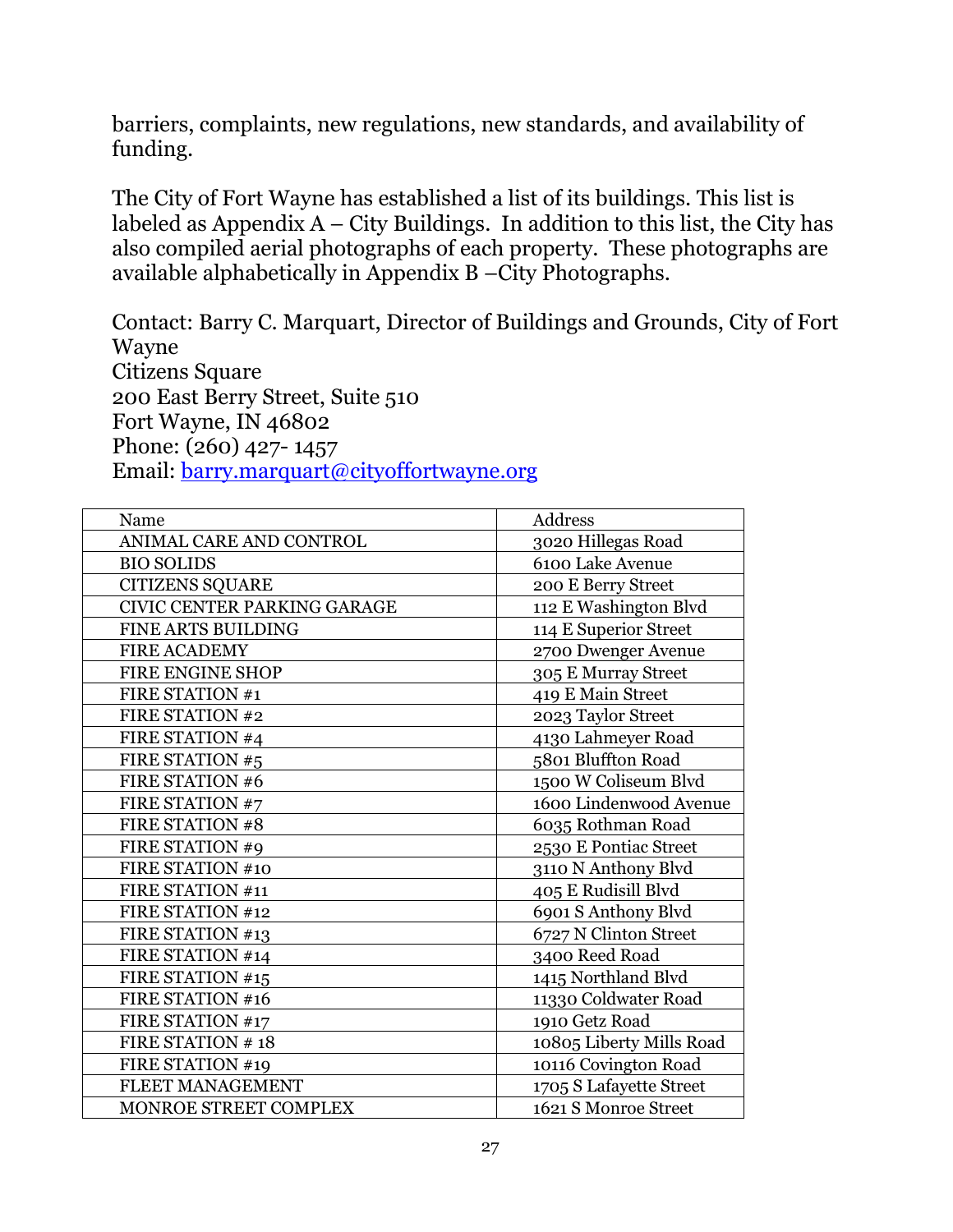| OLD FIRE STATION #3                 | 2518 Winter Street      |
|-------------------------------------|-------------------------|
| <b>PARKVIEW FIELD</b>               | 1301 Ewing Street       |
| POLICE PROCESSING BUILDING          | 3220 Ciera Court        |
| <b>RADIO SHOP</b>                   | 1103 E Coliseum Blvd    |
| PUBLIC SAFETY ACADEMY               | 7602 Patriot Crossing   |
| <b>SCIENCE CENTRAL MUSEUM</b>       | 1950 N Clinton Street   |
| <b>SIGN SHOP</b>                    | 1710 S Lafayette Street |
| <b>SIGNAL SHOP</b>                  | 1730 S Lafayette Street |
| STREET DEPARTMENT                   | 1701 S Lafayette Street |
| STREET DEPARTMENT COLD MIX BUILDING | 510 E Wallace Street    |
| <b>STREET LIGHT OPERATIONS</b>      | 335 Murray Street       |
| TECH SERVICES TEST LAB              | 1825 S Lafayette Street |
| <b>TRANSPORTATION FACILITY</b>      | 7607 Young Road         |
| <b>WATER FILTRATION PLANT</b>       | 1100 Griswold Drive     |
| WATER POLLUTION CONTROL LAGOON      | 2200 Lake Avenue        |
| WATER POLLUTION CONTROL PLANT       | 2601 Dwenger Avenue     |
| <b>WEIGHTS &amp; MEASURES</b>       | 307 Murray Street       |
| WPC MAINTENANCE STORAGE             | 526 E Wallace Street    |
| <b>WPC MAINTENANCE</b>              | 515 E Wallace Street    |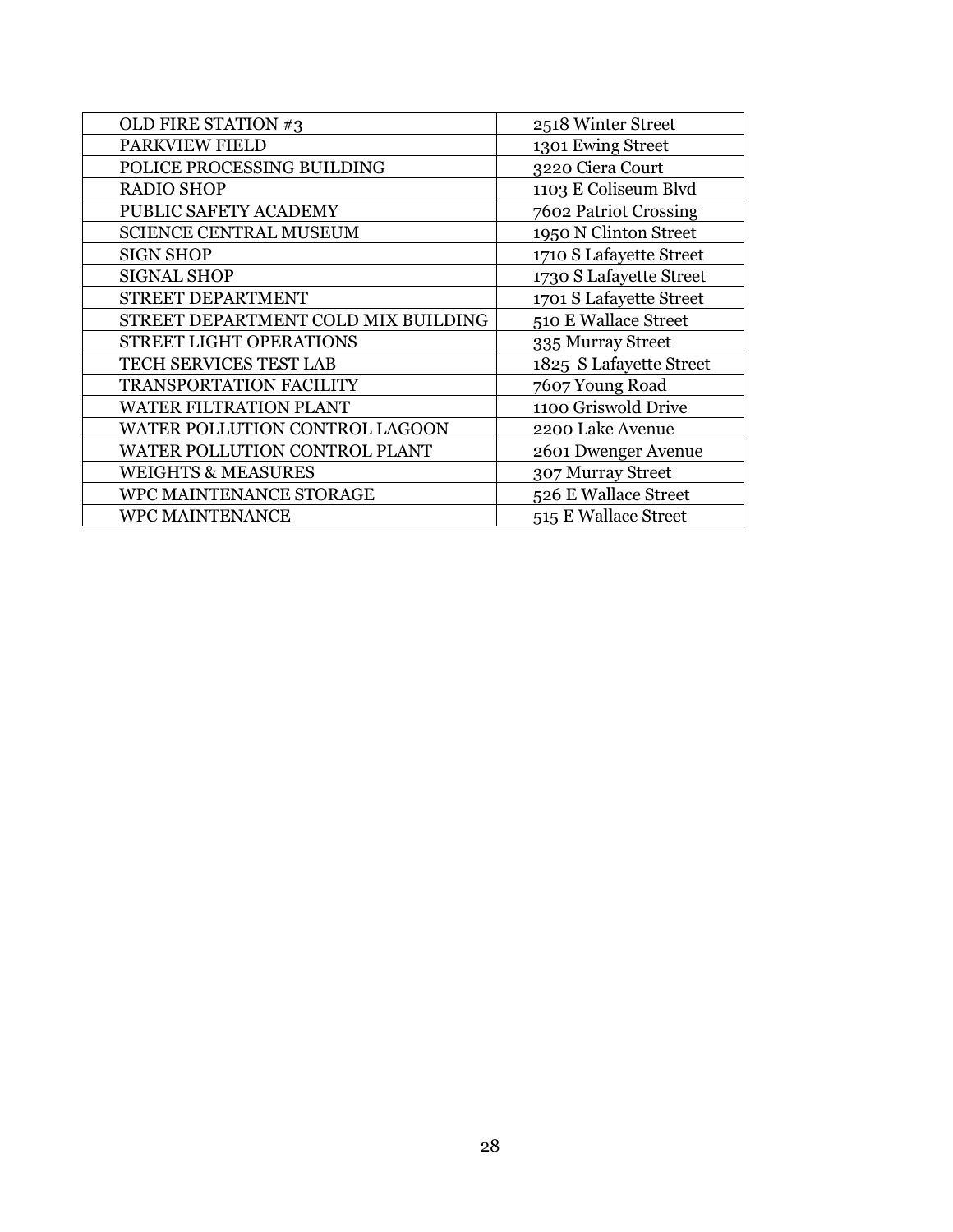**Section 5**

# **Bus Routes, Bus Stops, and Bus Shelters**

**Citilink**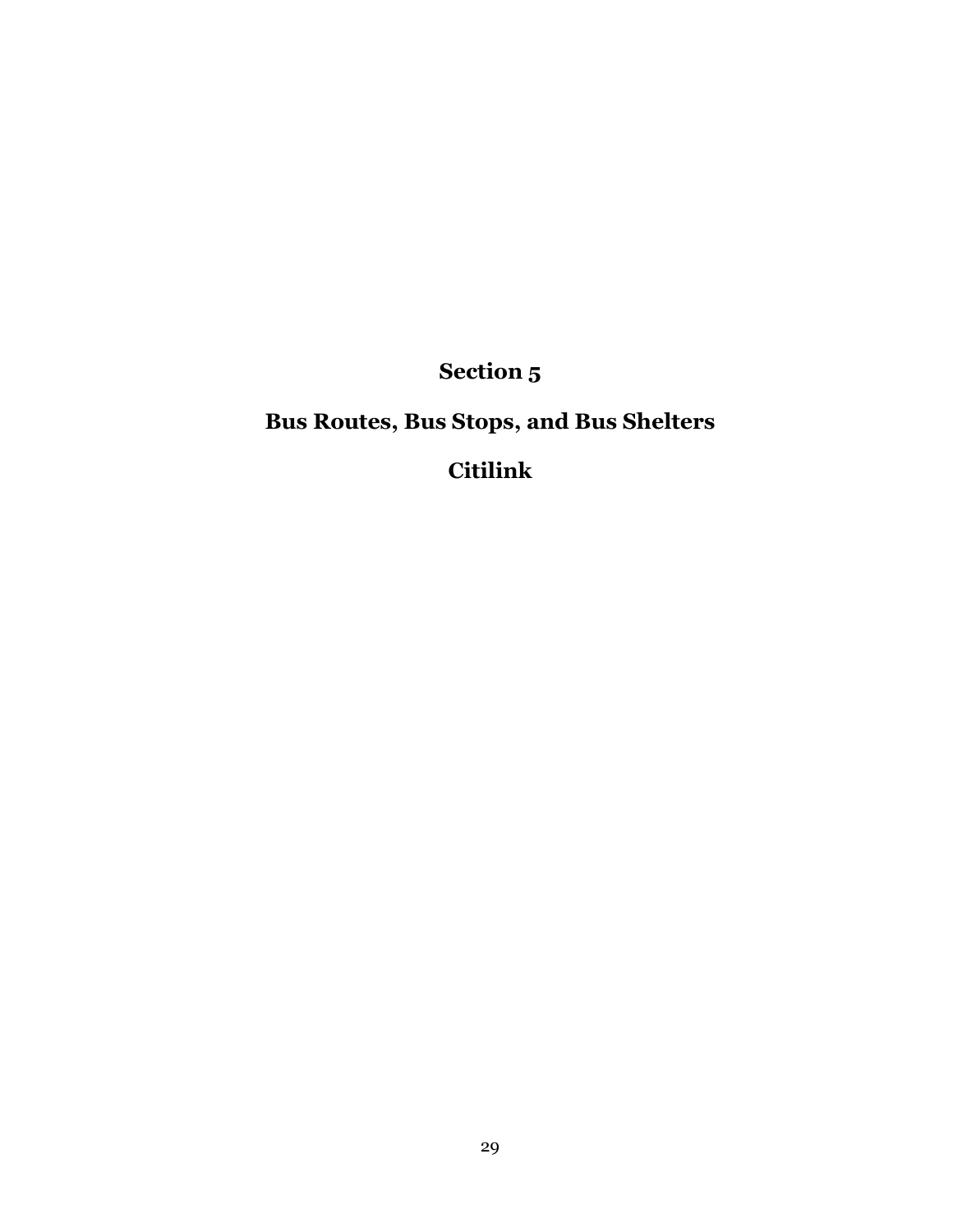## **Citilink**

The Fort Wayne Public Transportation Corporation/Citilink provides fixed route and demand response public transit within the city limits of Fort Wayne and New Haven. Citilink is an independent unit of local government but works closely with public & private agencies to provide access and mobility to residents within our service area. Citilink operates 12 fixed routes and two flex/deviation routes with boarding & alighting along the public thoroughfares. Citilink also operates an origin to destination paratransit service for people physically or mentally unable to access fixed route service; in compliance with Federal Transit Administration (FTA) ADA regulation.

### **Facilities**

**Flag Stops:** It is Citilink policy to pick up/drop off passengers at any safe intersection (flag stop) along our fixed route system. It is not possible to ensure that every potential boarding & alighting location is fully accessible. Drivers are trained to choose safe & accessible locations.

**Bus Stops:** Citilink bus stop signs are provided along each route to indicate the availability of bus service and the route name/number (signage is compliant with ADA requirements). A spreadsheet detailing the approx. 1,100 locations and passenger amenities (shelter/sidewalk/ramp) at these designated stops is attached as **Appendix 5-A**. Citilink contracts with the City of Fort Wayne Street Department to install bus stop signs; therefore, the city can help ensure that signs are posted in compliance with ADA



standards. Maps detailing Citilink bus routes in relationship to existing sidewalk infrastructure is included as **Appendix 5-B**. In addition, Citilink routes, schedules, and bus stop locations can be viewed on Google Transit using the trip planner located on the Citilink website [\(www.fwcitilink.com\)](www.fwcitilink.com) or DoubleMap app on smart phones.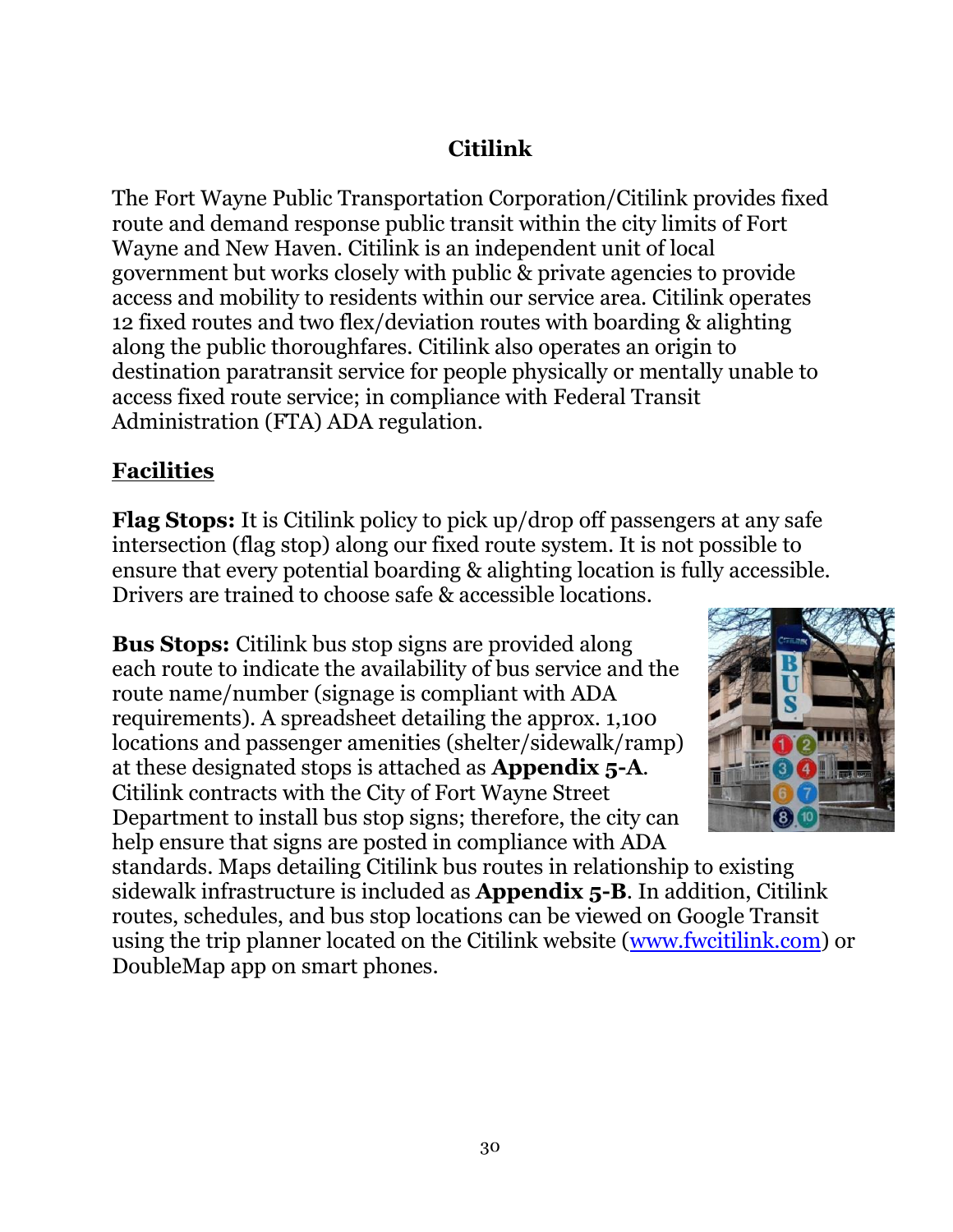## **Flex route and demand response stops:**

This service is provided origin to destination by advance request; these trips are delivered primarily curb to curb using existing infrastructure and lift equipped buses that provide a level platform for boarding.



**Bus Shelters:** See attached spreadsheet identifying shelters; **Appendix 5-C**. Citilink owns and operates 70 bus shelters.



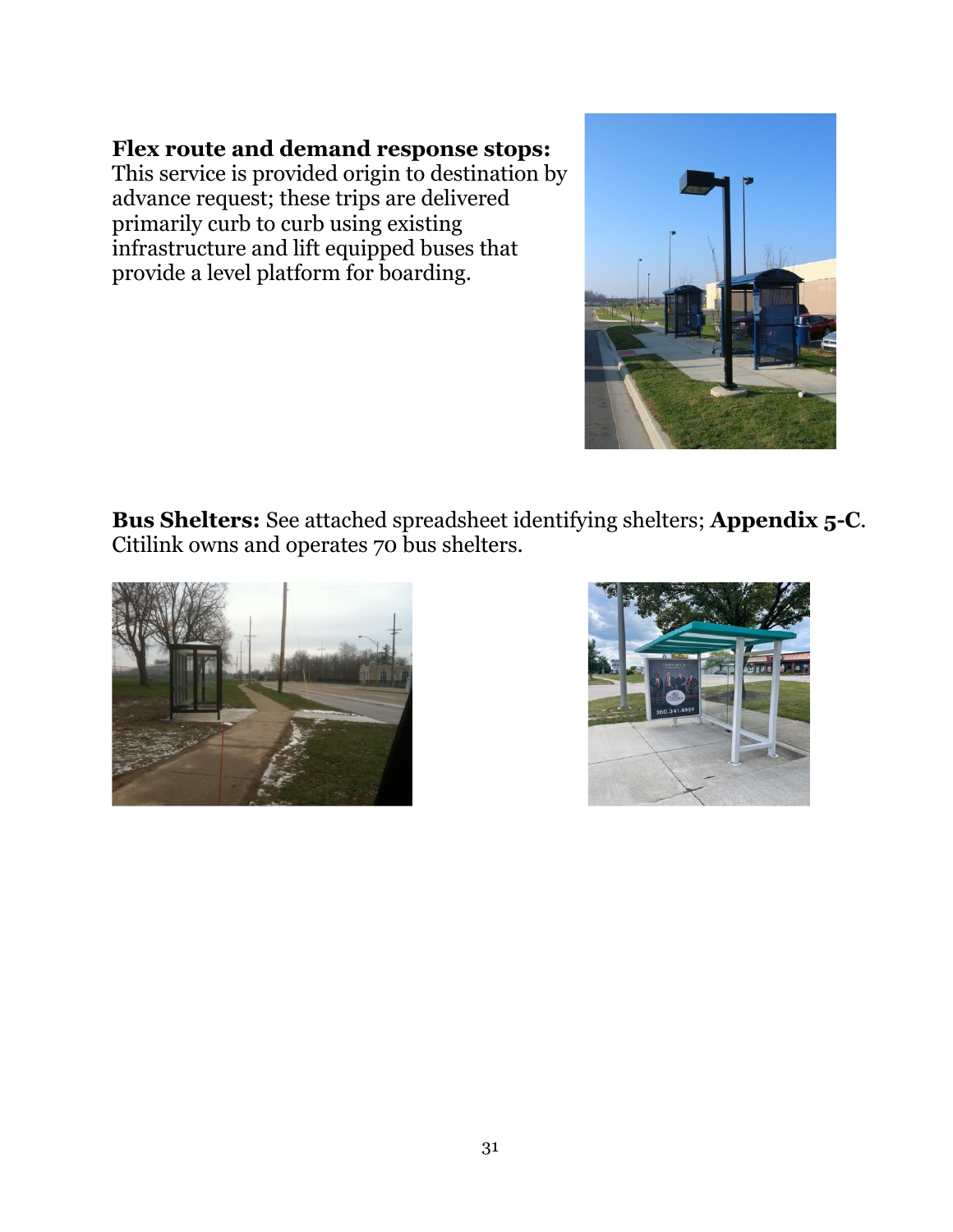



Private businesses have also placed shelters/benches at their locations with approval from the City Traffic Engineer/Right of Way.

**Transit Stations:** Citilink owns and operates two facilities. The downtown transfer station: Citilink Central Station (121 West Baker Street), which opened in the fall of 2012, is fully compliant with all ADA design requirements and standards. The Citilink administrative building: Gionet Transit Center (801 Leesburg Road) is a much older facility which was updated per Section 504/ADA requirements years ago. Citilink also leases a small space at the Urban League: Hanna Creighton Neighborhood Transit Center (2135 South Hanna) which provides enhanced bus shelters & interior waiting/restroom area. This facility was built in 2009 in compliance with ADA standards.

**Buses:** Every bus is equipped with either a ramp or lift & wheelchair securement systems. The fleet has been fully compliant for over 10 years. Further, three modified minivan supervisor vehicles are equipped with a ramp & wheelchair securements to accommodate passengers using mobility aids as needed.

## **Policies/Procedures**

### **Amenity Placement Procedures:**

- 1. Solicit/receive amenity requests from passengers/drivers/general public.
- 2. Refer request to Marketing & Development Manager (Ashley Pino).

3. Check request against our current relevant amenity inventory – bus stop/bus shelter/transit facility/bus specification/pass sales outlet/marketing materials, etc.

- 4. Determine viability of request based upon relevant factors:
	- a. Availability of existing amenity in proximity to the request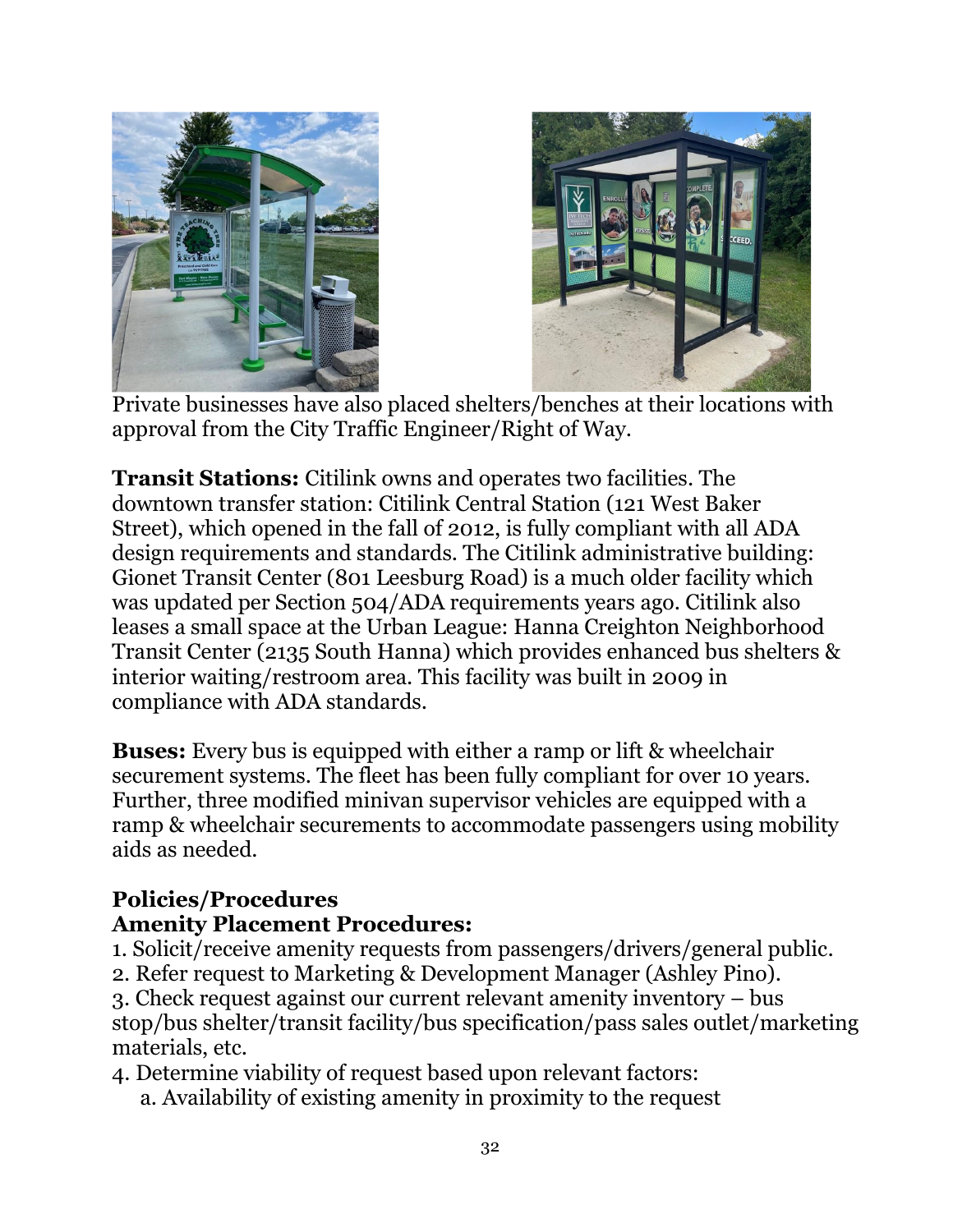b. Resources necessary to fulfill request

- c. Resources necessary to maintain request
- d. Availability of resources

5. Accept, defer or deny request as appropriate.

6. Marketing & Development Manager to notify person who made the request of the status of their request.

7. Attempt to complete the amenity placement process within 10 business days of receipt of request.

## **Shelter placement criteria:**

- 1. Guidelines established by Citilink service standards (50 boardings/day)
- 2. Locations serving elderly and/or persons with disabilities
- 3. Community requests
- 4. Approved by City Traffic Engineer/Right of Way

## **Passenger boarding/alighting procedures:**

Bus drivers are instructed to kneel the bus  $\&/$  or extend the lift or ramp when it is obviously needed and upon request; many kneel the bus for every boarding. The ramp extends out about 50 inches to provide a stable surface for boarding and is level with the curb/sidewalk. Even where there is no sidewalk available, the low floor buses (when knelt & ramp is extended) provide slope acceptable per ADA regulations. Buses equipped with lifts provide a level boarding platform that spans the distance from ground to bus floor level. Drivers are to position the vehicle in a manner to allow for a 31 level/stable surface and clear space for boarding the vehicle. Generally buses are able to work around sidewalk obstructions to affect a clear passage at the entrance door. We have a form for reporting bus stop accessibility issues (**Appendix 5-D** Citilink ADA bus stop issues report form) which is processed per amenity procedures above.

## **ADA/Civil Rights Policy:**

Citilink has implemented appropriate policies, notification and grievance procedures as required by the ADA and Title IX per FTA regulation and guidance. These policies are incorporated into our public information materials and available via our website at the following link: <http://www.fwcitilink.com/policies.htm>

Citilink receives federal funding from and reports to the Federal Transit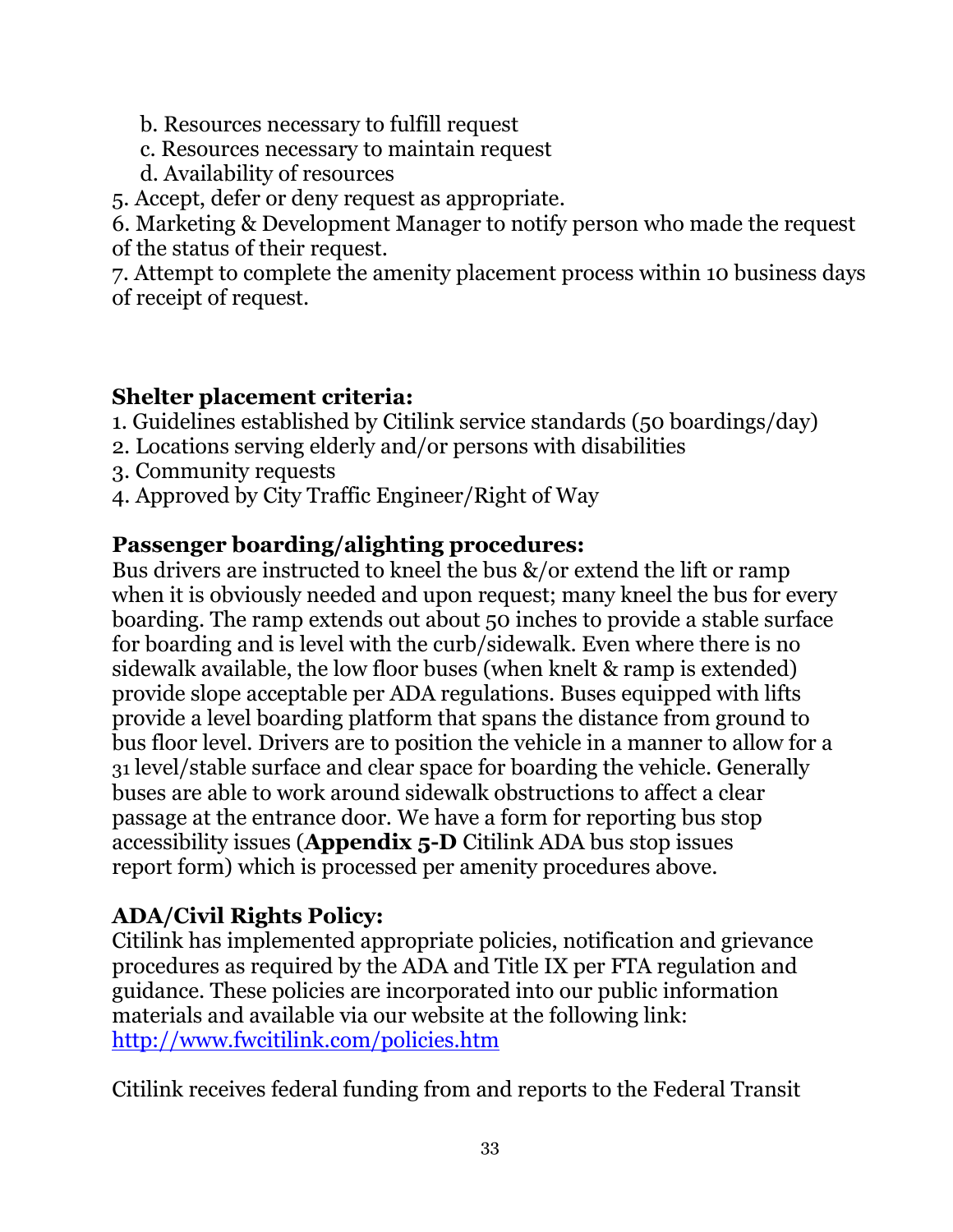Administration (FTA) and is in full compliance with all FTA rules and regulations as evidenced by our successful 2018 Triennial Review (available upon request).

## **ADA Transition Plan Compliance:**

- **Inventory**  Citilink performed a comprehensive inventory of all bus stop sign locations and installed new signage (compliant with ADA standards) in 2004. This survey has been updated utilizing a survey tool that is consistent with PROWAG standards, the compliance rating system established by the City of Fort Wayne, and tool kit resources from the Assessment of Bus Stop Accessibility and Safety provided by Easter Seals Project ACTION. We believe 15 Citilink bus shelter locations are fully compliant. This updated inventory is attached as **Appendix 5-A**.
- **Analyze**  This data will be analyzed to determine modifications needed to ensure accessibility per PROWAG guidance and the costs associated with these modifications.
- **Prioritize**  A prioritized implementation schedule will be developed based upon usage, level of modification required, collaboration with other infrastructure improvements, available resources, etc.
- I**mplement**  Citilink will work with the City of Fort Wayne, City of New Haven, private businesses, community agencies, etc. to identify 32 resources and implement bus stop improvements.

### **2022 ADA Transition Information:**

Citilink is currently in the planning stages but have committed to various projects to move our ADA compliance forward.

Due to a grant awarded by AWS Foundation, Citilink is dedicated to placing two Universal Bus Shelters - one at Turnstone Center for Disabilities and one at The League for the Blind & Disabled. These bus shelters will be fully ADA compliant.

In addition to the installation of new fully compliant bus shelters, we have identified over 400 bus stops out of our 1,100+ that are not fully ADA compliant. In partnership with the City of Fort Wayne we will be mapping out the priority bus stops that are frequently used to begin the project with. In